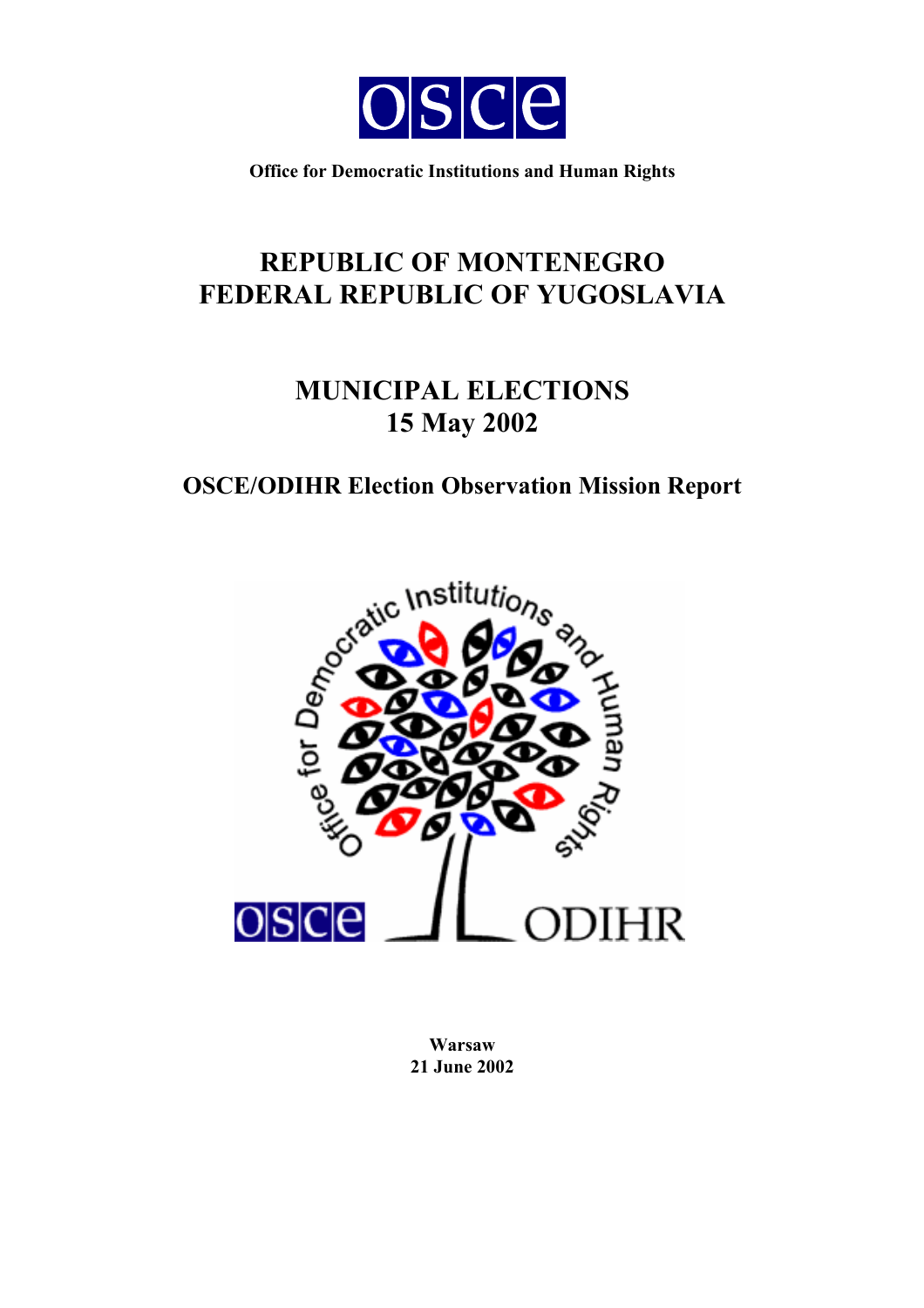### **Table of Contents**

| L.                                         |  |
|--------------------------------------------|--|
| П.                                         |  |
| III.                                       |  |
| IV.                                        |  |
| V.                                         |  |
| A.<br>$\mathbf{B}$ .                       |  |
| VI.                                        |  |
| А.<br><b>B.</b><br>$C_{\cdot}$<br>D.<br>Е. |  |
| VII.                                       |  |
| $A_{\cdot}$<br><b>B.</b>                   |  |
| VIII.                                      |  |
| $\mathsf{A}$ .                             |  |
| IX.                                        |  |
| А.<br>B.<br>C.<br>D.<br>$E_{\cdot}$        |  |
| X.                                         |  |
| A.<br>$\mathbf{B}$ .                       |  |
| XI.                                        |  |
| А.<br>B.<br>C.<br>D.<br>E.                 |  |

#### ANNEX 1. COMPARATIVE TABLE OF THE FINAL RESULTS

ABOUT THE OSCE/ODIHR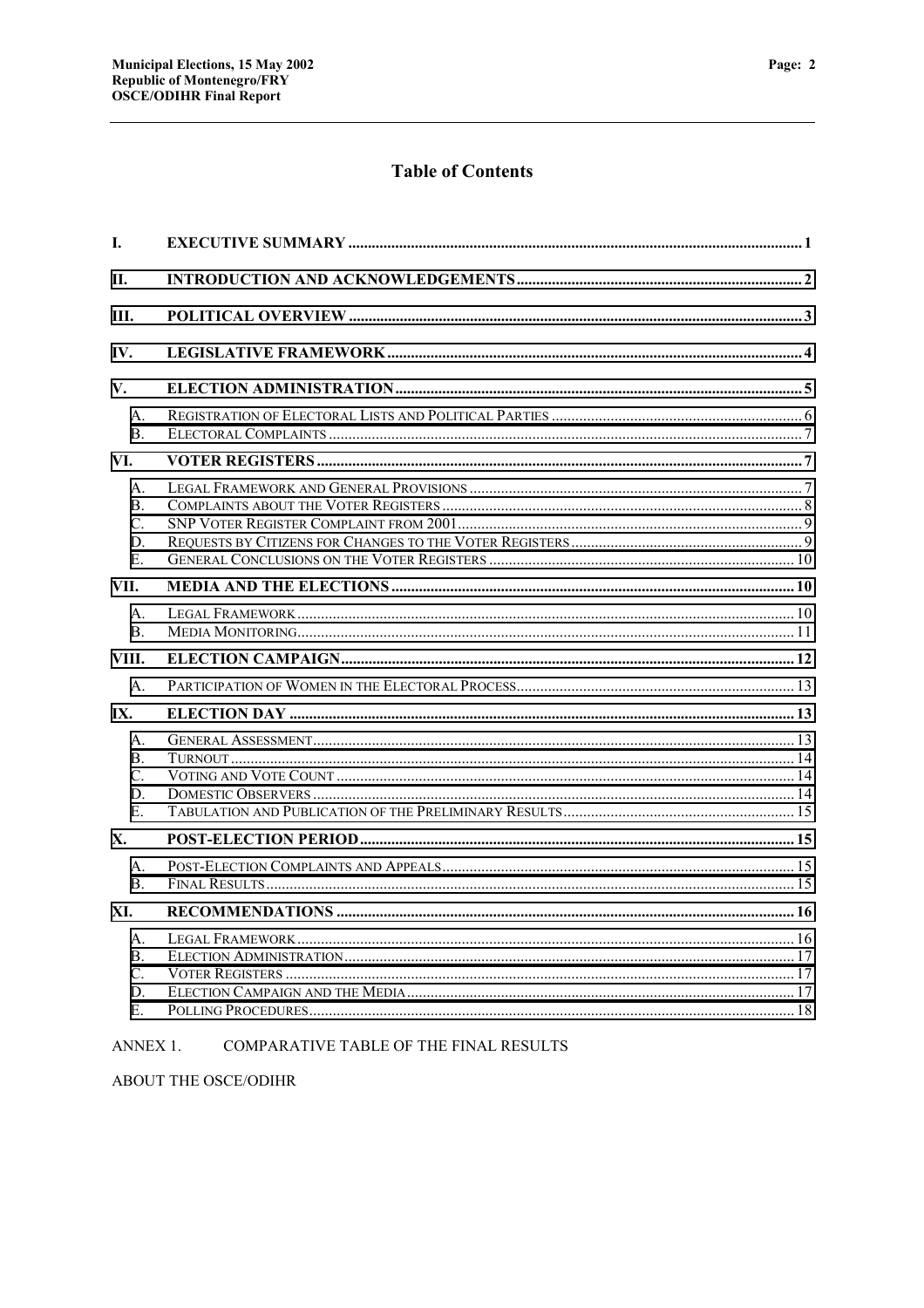#### **REPUBLIC OF MONTENEGRO FEDERAL REPUBLIC OF YUGOSLAVIA MUNICIPAL ELECTIONS – 15 MAY 2002 OSCE/ODIHR ELECTION OBSERVATION MISSION REPORT<sup>1</sup>**

#### **I. EXECUTIVE SUMMARY**

The 15 May 2002 elections of Councilors to Municipal Assemblies in the Republic of Montenegro, Federal Republic of Yugoslavia, generally were conducted in accordance with OSCE commitments for democratic elections formulated in the 1990 Copenhagen Document and the Council of Europe standards.

The elections built on progress noted during the June 2000 early municipal elections in Podgorica and Herceg Novi and the April 2001 parliamentary elections in the Republic, though shortcomings remain.

Anticipated changes in State status and a lingering political crisis precipitated by the breakdown of the governing coalition overshadowed the municipal elections. The conclusion of the Belgrade Agreement on redefining relations between Serbia and Montenegro and the FRY Parliament's adoption of the Law on Co-operation with the International Criminal Tribunal for Yugoslavia shaped the context of the elections. The majority of political parties viewed the elections as a test of their support in the run-up to presidential and possibly other elections later in the year.

Broad participation of political parties and coalitions, including parties representing national minorities, provided voters with a choice between competing political platforms. The electronic and print media, including a TV channel devoted exclusively to the pre-election campaign, gave voters sufficient information for an informed decision. However, the media was generally biased.

The representation of political parties on election commissions at all levels, the liberal access to voter register, and the broad access afforded domestic observer organizations during polling and counting contributed to transparency and public scrutiny of the electoral process. Continuing improvements in the accuracy of voter registers effectively addressed this source of political speculation.

On election day, the polling boards carried out voting and counting processes largely in accordance with the legal and procedural requirements. The elections went forward in a generally calm atmosphere. The turnout was more than 70%.

While the 2002 municipal elections were assessed positively, further improvements should be considered, in particular, in the following areas:

- The undemocratic control of electoral mandates by political parties and coalitions should be removed;
- State, Municipal, and political party functions should be separated;

 $\frac{1}{1}$ This report also is available in Serbian, but the English text remains the only official version.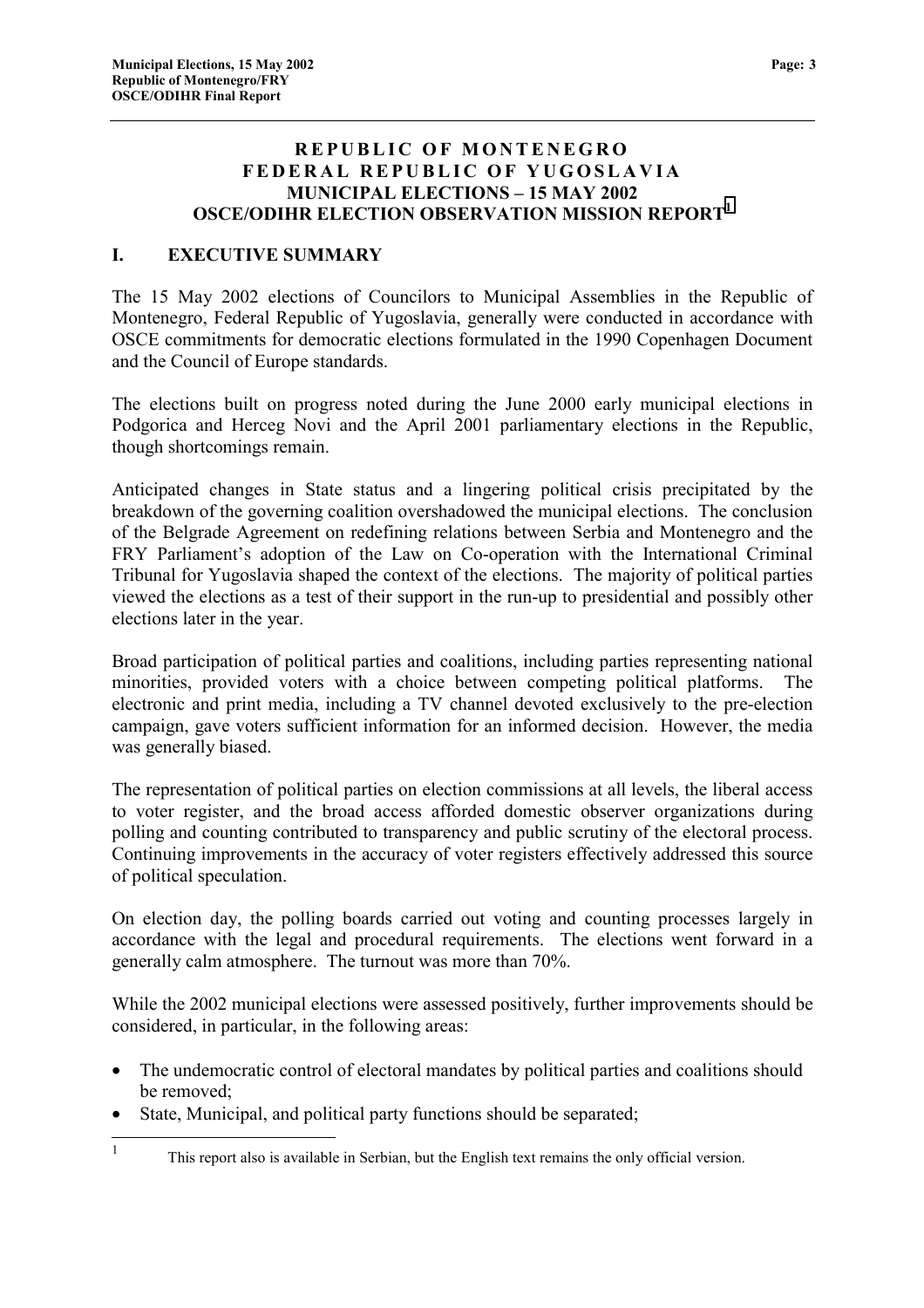- <span id="page-3-0"></span>• The Republic Election Commission should have a more proactive role in order to promote a uniform administration of elections;
- The secrecy of voting, in particular in prisons, should be better protected;
- Violence during the pre-election period and on election day, although isolated, must be prevented; and
- The campaign silence period must be respected.

In view of these findings, the OSCE/ODIHR suggests the following recommendations that should be considered prior to future elections:

- The electoral legislation should be amended to repeal provisions that give political parties control over elected mandates;
- Consideration should be given to reducing the minimum number of seats in Municipal Assemblies in order to reflect better the comparative size of each municipality; and
- The electoral framework should be amended to remedy other concerns detailed in this report.

The OSCE/ODIHR stands ready to assist the authorities and civil society of the Republic of Montenegro/FRY to address the remaining challenges and to build on the progress accomplished in recent elections.

#### **II. INTRODUCTION AND ACKNOWLEDGEMENTS**

On 22 April 2002, the Office for Democratic Institutions and Human Rights (OSCE/ODIHR) established an Election Observation Mission (EOM) for the elections of Councilors to Municipal Assemblies in the Republic of Montenegro/Federal Republic of Yugoslavia, held on 15 May 2002. Mr. Nikolai Vulchanov (Bulgaria) headed the EOM which included eight international experts based in Podgorica, and 10 long-term observers (LTOs) from nine OSCE participating States. The LTOs were deployed in teams of two to five regions across Montenegro - Berane, Bijelo Polje, Budva, Niksic, and Pljevlja.

For election day, an International Election Observation Mission (IEOM) consisting of the OSCE/ODIHR and the Congress of Local and Regional Authorities in Europe (CLRAE) of the Council of Europe was formed. Mr. Tomas Jirsa (Czech Republic) headed the delegation from CLRAE.

Observation of the polling and vote counting processes involved the deployment of 114 short-term observers (STOs), including 9 from CLRAE, who reported findings based on visits to 504 of the total of 849 polling stations (59.4%) throughout the Republic.

The OSCE/ODIHR expresses appreciation to the Ministry of Foreign Affairs of the Federal Republic of Yugoslavia, and the Ministry of Foreign Affairs, the Ministry of Interior, the Republic Election Commission, the Republic Secretariat for Development, and other Republic and Municipal authorities of Montenegro for their cooperation and assistance during the course of the observation mission.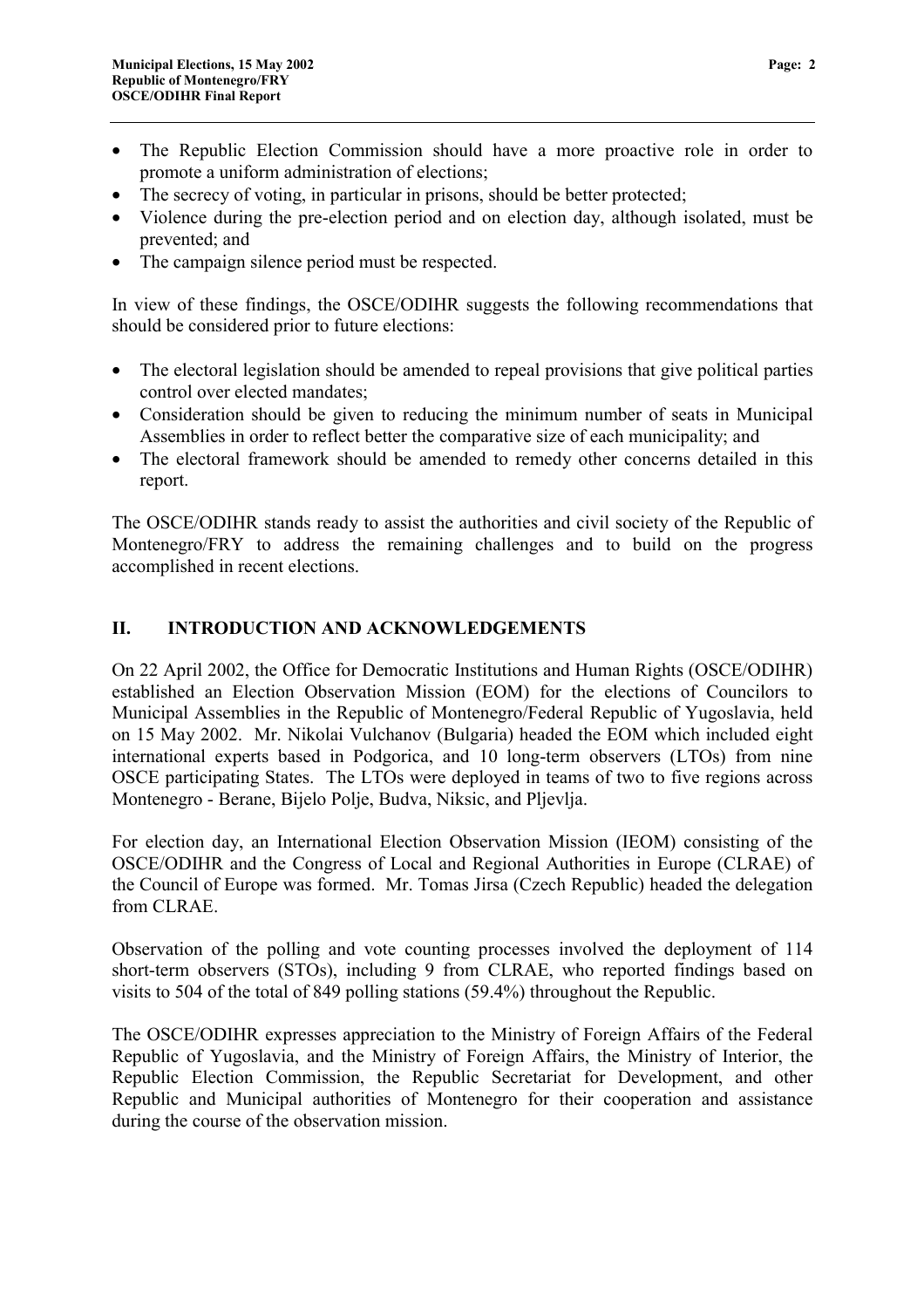#### <span id="page-4-0"></span>**I**I**I. POLITICAL OVERVIEW**

The municipal elections of 15 May 2002 took place in 19 of the 21 municipalities of the Republic of Montenegro/FRY. Elections were not held in Podgorica and Herceg Novi where early municipal elections were held in 2000. The breakdown of the governing coalition brought on by impending constitutional changes, the adoption by the FRY Parliament of the Law on Co-operation with the International Criminal Tribunal for Yugoslavia (ICTY) and voter dissatisfaction with the outgoing municipal authorities created a dynamic political environment for the elections.

On 14 March, Montenegrin, Serbian, and Federal Yugoslav officials signed the Belgrade Agreement on Proceeding Points for the Restructuring of Relations between Serbia and Montenegro (Belgrade Agreement). This agreement, which will take effect following the drafting of a new Constitutional Charter, replaces the FRY with an entity called "Serbia and Montenegro".

Although the Belgrade Agreement allows each republic to vote on full independence in three years, it effectively ended plans for holding a referendum on the independence of Montenegro in the immediate future. This significantly impacted the political landscape in Montenegro as it forced parties to shift attention from the referendum issue and adapt their political platforms to new political priorities. Most parties had been preparing for an eventual referendum on independence since the 2001 parliamentary elections.

In April, the Liberal Alliance of Montenegro (LSCG) and the Social Democratic Party (SDP) withdrew support for the Government headed by the Democratic Party of Socialists (DPS) of President Milo Djukanovic.<sup>2</sup> The SDP and the Liberal Alliance, both supporting the independence of Montenegro, interpreted the Belgrade Agreement as failure by the DPS to fulfil an election promise to hold a referendum on independence.

Faced with the loss of support, Prime Minister Filip Vujanovic returned his mandate to the President on 19 April. Although he later stated that he did not resign and intended to continue as head of a new Government, several political parties questioned the legitimacy of the Government. In particular, the Liberal Alliance called for a vote of confidence, which eventually took place on 23 May and led to the dismissal of Mr. Vujanovic and his cabinet.

The prolonged debate on the return of the mandate postponed a decision by the President on a Prime Minister-designate until 28 May and provoked speculation in the press about the possibility of early parliamentary elections. Political rhetoric about the formation of a new coalition Government following the municipal elections heightened the intensity of the campaign.

Thus, the municipal elections represented an important test for both the Government and the opposition. The elections represented an opportunity for the DPS to assess the impact of the Belgrade Agreement on its electorate. The main opposition party, the Socialist People's Party (SNP), came under criticism for its decision to support the Law on Co-operation with the ICTY and therefore also sought to gauge the effect of this stance on its political standing.

 **2** Political party abbreviations derive from the Serbian party name.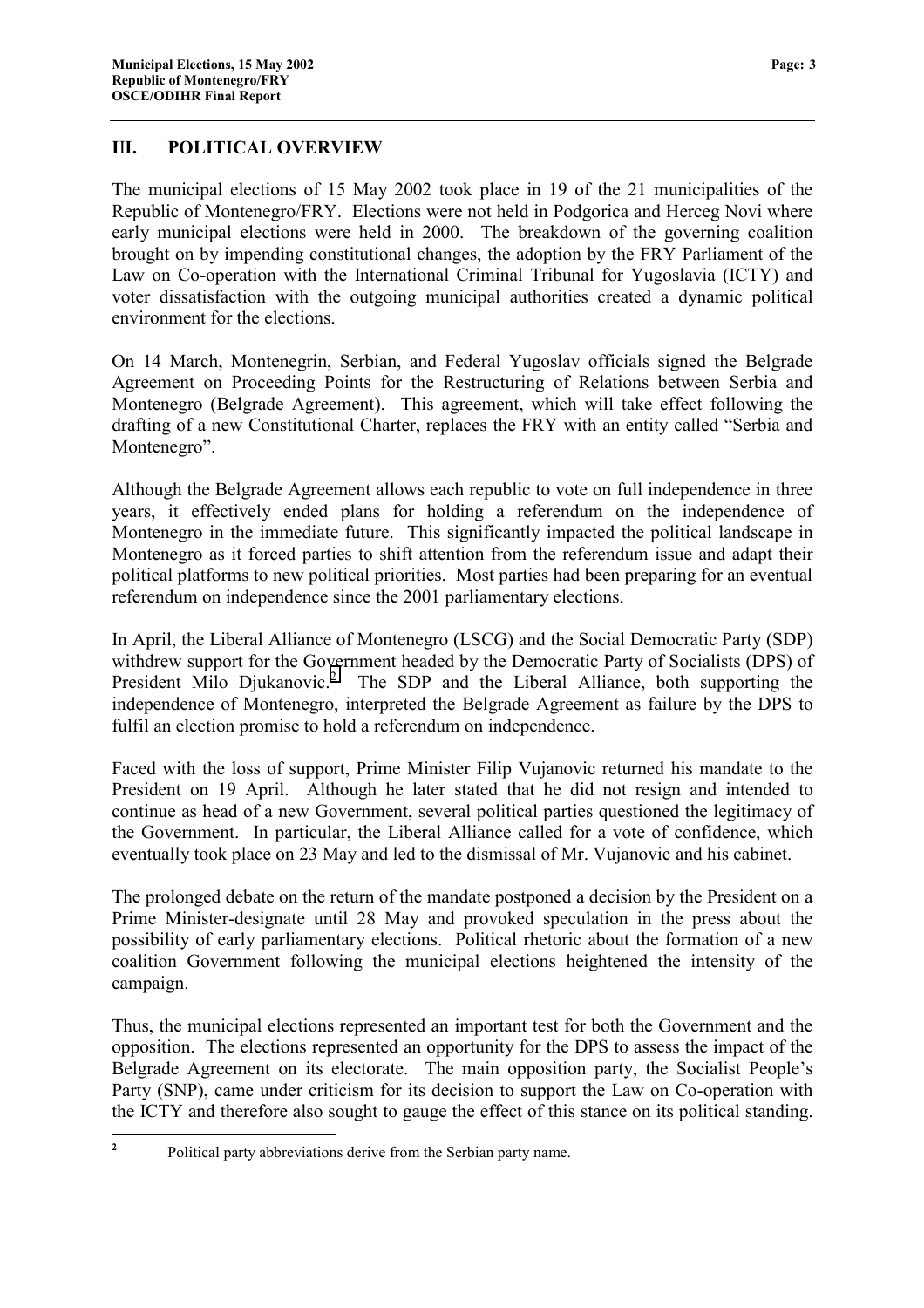<span id="page-5-0"></span>As such, with republican presidential elections scheduled for the fall and increased speculation about early parliamentary elections, the municipal elections provided insight into the level of support enjoyed by parties.

#### **IV. LEGISLATIVE FRAMEWORK**

The legislative framework for the municipal elections consisted of the Constitution of the Republic of Montenegro (1992), the Law on the Election of Councilors and Representatives (hereinafter the "election law") as amended in 2001, the Law on the Voters' Register (2000), the "Rules of Media Presentation for Submitters of Electoral Lists" adopted on 30 April 2002, and other laws. This legislative framework provided an adequate basis for democratic elections, but improvements can be made.

In particular, two features of the system of distribution and control of electoral mandates are not conducive to the development of democratic institutions. The election law provides that only one-half of the seats won by a party or coalition is allotted to its candidates according to the order of the candidates on the electoral list. Other candidates on the list fill the second half of the seats at the sole discretion of the party or coalition. Thus, voters do not necessarily know which candidates they are electing. Under the election law, an electoral mandate belongs to the party and not to the elected councilor. In the event an elected councilor ceases to be a member of a party, the party has the right to strip the mandate from the individual and assign it to another candidate on its electoral list.

The OSCE/ODIHR repeatedly has brought these and other issues to the attention of the authorities and the political parties in Montenegro, but in general, changes have not been introduced to the legislative framework to address key recommendations of previous EOMs to Montenegro (June 2000 and April 2001).

The OSCE/ODIHR reiterates its recommendation for amendments to the election law to reflect ownership of mandates by elected councilors. In particular, there is a need to clarify the status of councilors in the event that a pre-election coalition or a political party dissolves. Furthermore, the current electoral framework does not include provisions that allow citizens to become independent candidates or councilors. This restricts the ability of citizens outside of a political party or organized citizens group to exercise their constitutional right to be elected to public office as individuals. The election law should be revised to outline the status of independent candidates and councilors.

In Mojkovac, the Municipal Assembly introduced a change to the number of council seats contested in the municipal elections on 6 May, 52 days after the calling of the election. The Municipal Assembly made this decision, which reduced the number of seats from 32 to 31 in a closely contested municipality, to ensure compliance between the number of councilors and the number of voters as required by Article  $\overline{3}$  of the election law.<sup>3</sup> However, through its decision the Municipal Assembly contravened another provision of Article 3 because there

**3**

Article 3 states that "in the assemblies of municipalities, 30 councilors shall be elected and an additional councilor per every 5,000 voters". Mojkovac has 7,580 voters.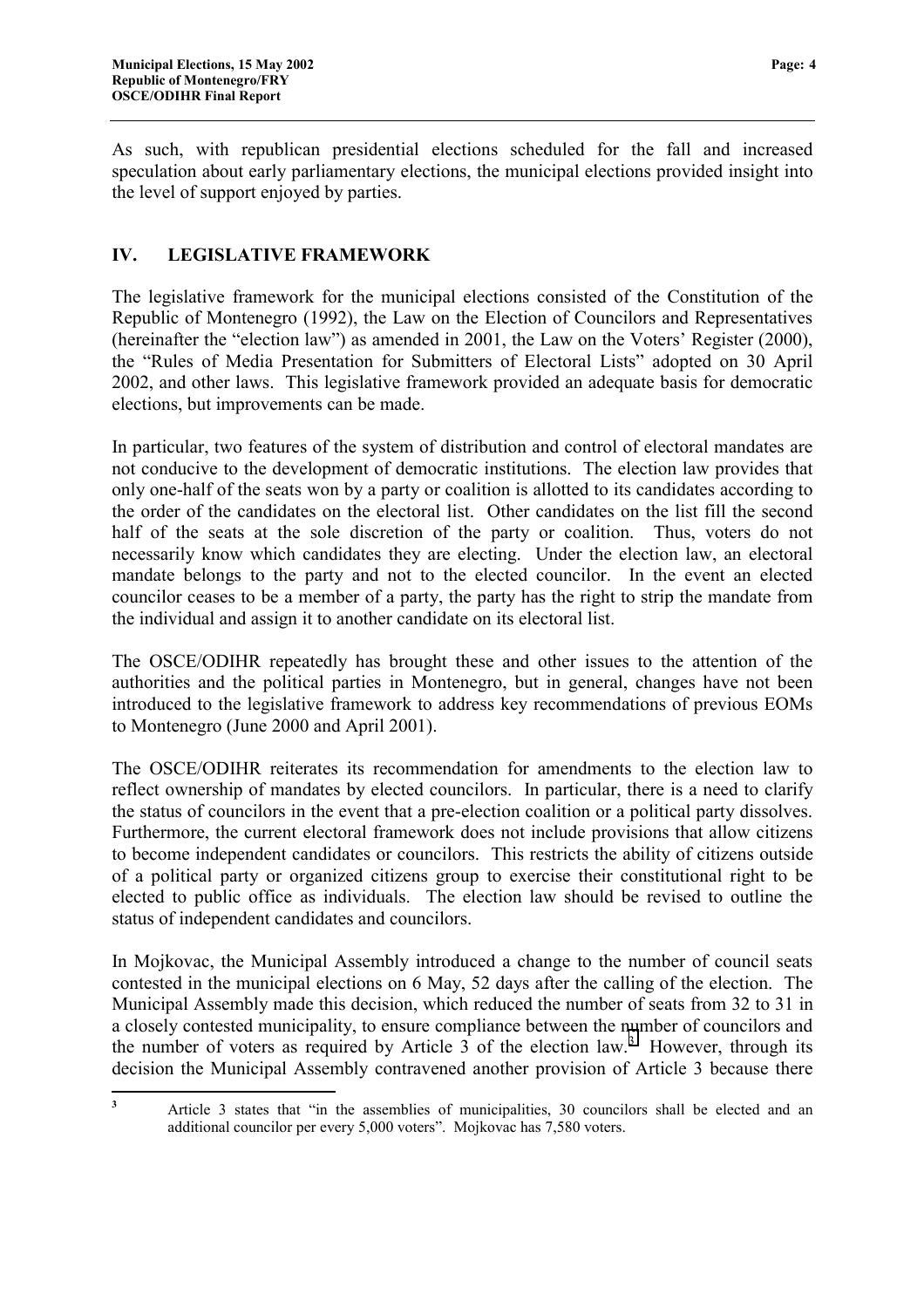<span id="page-6-0"></span>cannot be any changes to the number of councilors after an election is called.<sup>4</sup> The DPS filed an appeal with the Constitutional Court and the case is still pending.

Consideration also should be given to amending the provision in Article 3 which sets the minimum number of councilors in a Municipal Assembly at 30. This means that the three percent threshold for gaining at least one seat in a Municipal Assembly ranges from less than 100 votes in the smaller municipalities to more than 1,000 votes in the largest municipalities. A system with a considerably smaller minimum number of councilors per municipality might better reflect the disparity in number of voters in each municipality.

#### **V. ELECTION ADMINISTRATION**

The three-tiered election administration structure in Montenegro consists of the Republic Election Commission (REC), Municipal Election Commissions (MECs) and Polling Boards (PBs). The REC and MECs have permanent members appointed by the National Assembly (Parliament) and the relevant Municipal Assembly respectively for a four-year term of office. The MECs appoint members of polling boards only for the election period.

Permanent members of the REC and the MECs and their deputies must be lawyers. This created an awkward situation in one of the smaller northern municipalities in which both the serving Mayor and Police Chief acted as members of the MEC due to the absence of other qualified graduate lawyers in the municipality. Although this does not violate the current legislation, conflicts of interest may be an issue.

The election law guarantees political pluralism of all election commissions. The primary mechanism for ensuring representation of political parties on election commissions is extended membership at the polling board and MEC levels for submitters of electoral lists.<sup>5</sup> The majority of parties and coalitions took advantage of this opportunity, contributing to a higher degree of transparency and political balance in the work of the commissions. Some parties alleged that representatives of the party that controlled a given Municipal Assembly oftentimes held a disproportionate number of the PB presidencies in that municipality. In comparison to the 2001 parliamentary elections, however, there were no complaints related to the stripping of mandates from MEC members on political grounds.

The election law assigns responsibility for the administration of municipal elections to each individual MEC. However, the law also requires the REC to co-ordinate and supervise all elections. For these elections, the REC interpreted its role primarily as that of an appellate body for decisions taken by MECs, and this significantly limited its involvement in the actual administration of the elections. This stance resulted in a lack of uniformity in election administration by the 19 MECs, especially in relation to funding, the supply of ultraviolet lamps and indelible ink.

 **4** Article 3 also mandates that "the number of councilors shall be determined by the Municipal Assembly by special resolution at the latest on the day of the calling of the elections". **<sup>5</sup>**

Political parties or coalitions participating in the elections can appoint representatives to the respective election commissions and these representatives form the "extended composition" of the commissions.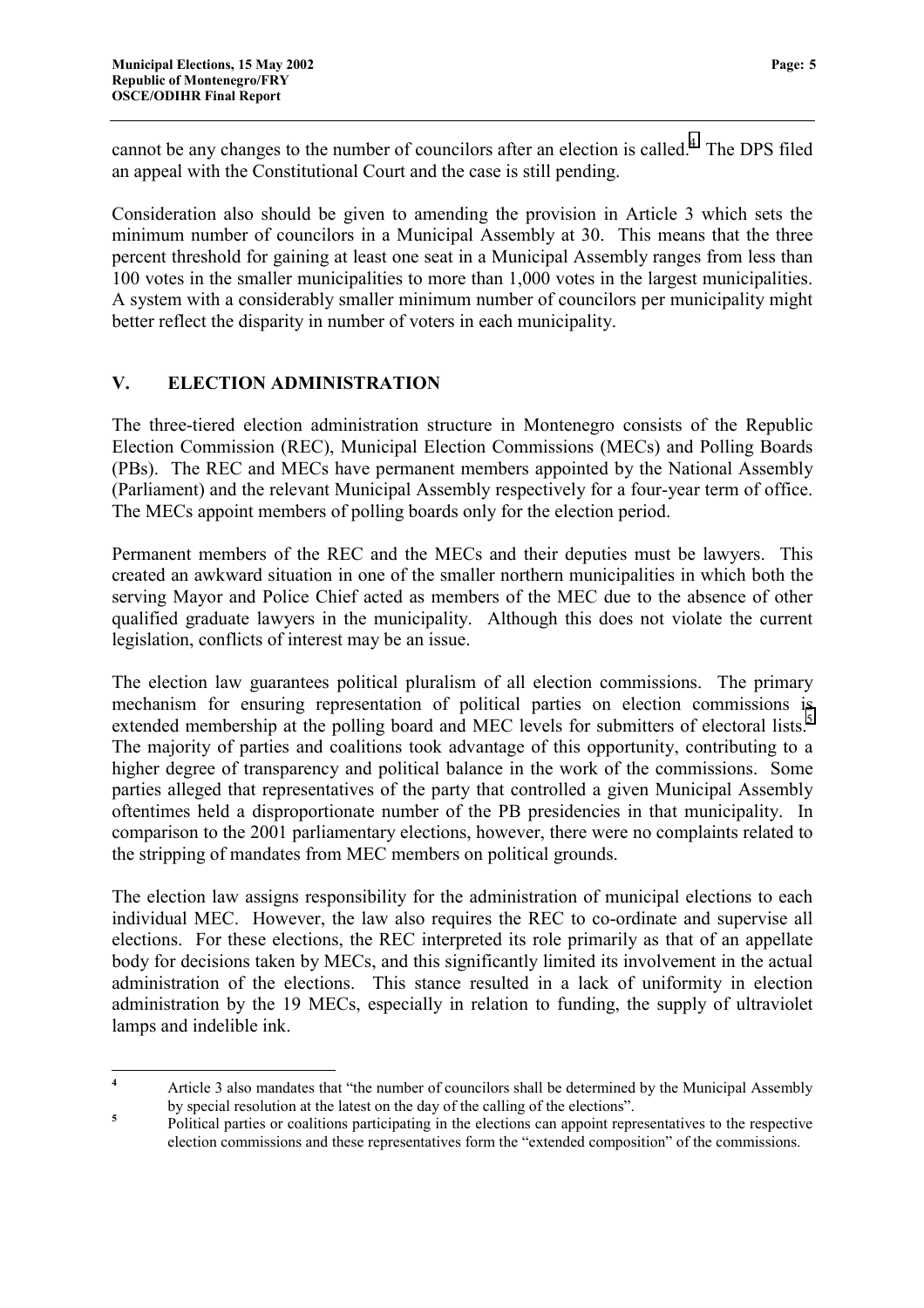<span id="page-7-0"></span>In addition, under the legislative framework, the REC only can issue non-binding "recommendations", instead of the binding regulations needed to ensure the co-ordination of election administration by the MECs.

The rights and duties of the members of the REC, MECs and PBs are not defined clearly. In particular, the law does not guarantee equal membership rights and duties for the extended composition members. The REC and MECs rules of procedure could also be improved.

The election law provides for voting outside of polling stations for those who are unable to vote in person due to illness, handicap, or other reasons ("mobile voting"). Voting also took place in all three prisons in Montenegro where polling was administered directly by the REC. The procedures in place for both mobile and prison voting did not always provide for sufficient secrecy of the ballot, in particular in those instances in which the number of voters in the polling station was small. Some political parties claimed that the lack of well-defined procedures for mobile voting opened the door for abuse and manipulation.

The prolonged holiday period from 1 to 6 May adversely affected the preparations for these elections, as most MECs were not available for decision-making purposes. A Government decision to declare election day (Wednesday 15 May 2002) as a non-working day avoided potential disruption of voting at polling stations located in schools or government buildings.

#### **A. REGISTRATION OF ELECTORAL LISTS AND POLITICAL PARTIES**

The election law foresees the participation in municipal elections of political parties registered with the Ministry of Justice of Montenegro and citizens' groups. Political parties can register either separately or together with other political parties in a coalition. An electoral list submitted by a political party/coalition must be accompanied by the signatures of at least 1% of the total number of voters in the given municipality. Citizens' groups register for and participate in the elections on an equal basis with political parties/coalitions. All electoral lists must contain candidates for at least a third of all council seats.

All electoral lists submitted by coalitions, parties, and citizens' groups were registered in accordance with the law. Each of the parties that contested the municipal elections is registered with the Ministry of Justice, including the Bosniac Democratic Party of Sandjak, which was not able to participate in the 2000 early municipal and 2001 parliamentary elections due to a legal controversy between the Supreme Court and the Ministry of Justice.

Thirty-two parties, or 48% of the political parties registered with the Ministry of Justice, contested the elections. One citizens' group also registered an electoral list.

Eleven coalitions were formed for these elections, including:

- DPS and SDP in 10 municipalities;
- SNP, Serbian People's Party (SNS), and People's Party (NS) in 9 municipalities;
- SNP and SNS in 6 municipalities; and
- People's Socialist Party (NSS) and Serbian Radical Party (SRS) in all 19 municipalities.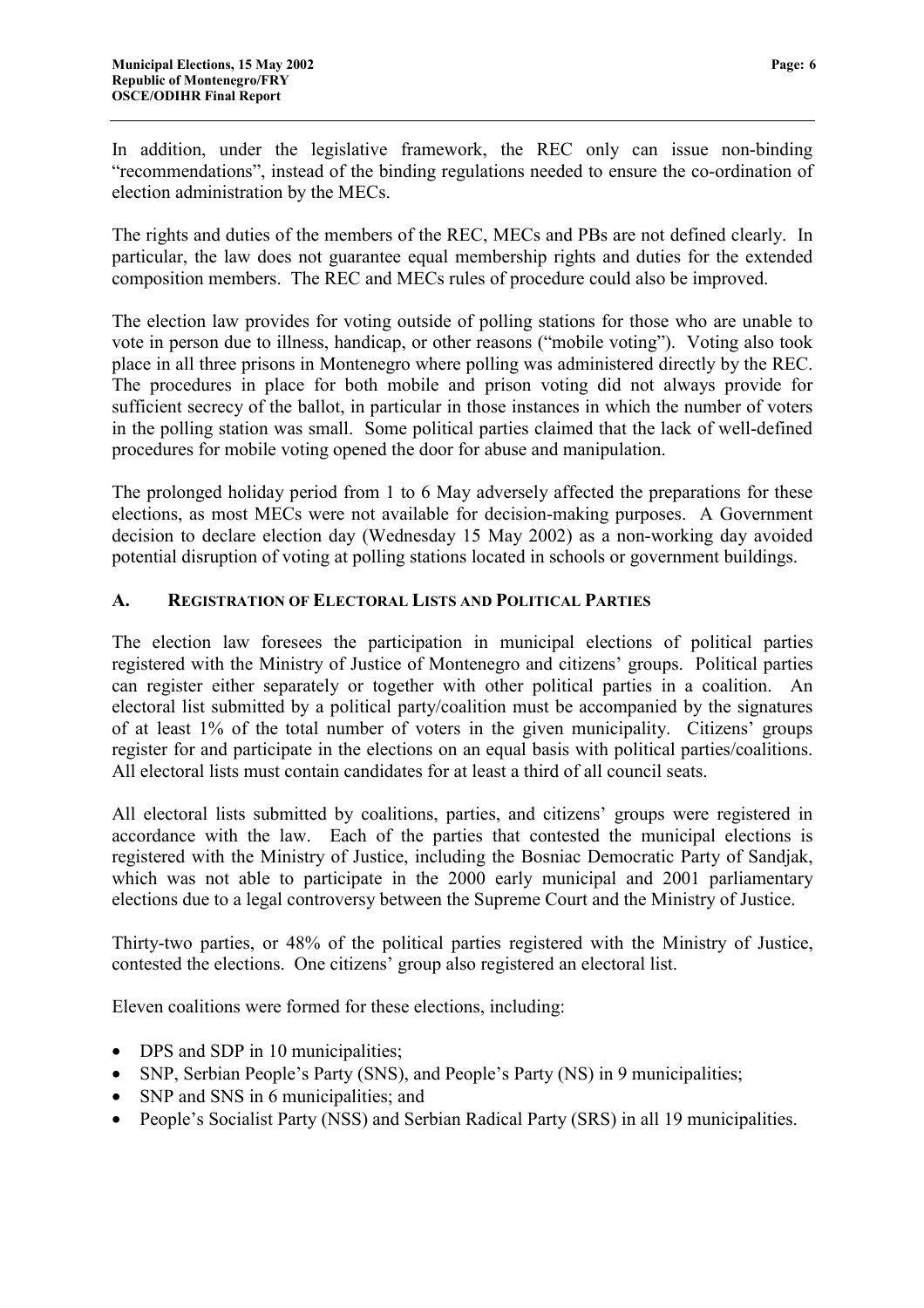<span id="page-8-0"></span>Eleven parties, including three coalitions, representing national minorities participated in the elections. Montenegro has a positive record for the integration of national minorities into the electoral process. While the Albanian and Bosniac minorities have their own parties, both groups also are integrated into other parties, particularly the DPS.

#### **B. ELECTORAL COMPLAINTS**

The EOM is aware of only six MEC decisions that were appealed to the REC during the preelection period. Two of these decisions concerned the use by one party of a coalition slogan in those municipalities in which coalition partners ran separately, and two other complaints challenged the establishment of particular polling stations.

The REC did not reverse any of the MEC decisions – four of the appeals were rejected as groundless, and two did not meet the deadline for submission. Although the REC decisions could have been appealed to the Constitutional Court, no appeals were filed.

#### **VI. VOTER REGISTERS**

#### **A. LEGAL FRAMEWORK AND GENERAL PROVISIONS**

Municipal authorities are the only bodies authorized to amend the Municipal Voter Registers (MVRs). Amendments to the MVRs can be undertaken only on the basis of documentary evidence from municipal Civil Status Offices (CSO) or the local branches of the Ministry of Interior (MI). The Republic Secretariat for Development (SD) maintains an electronic Central Voter Register (CVR), a merged compilation of the MVRs from all 21 municipalities in Montenegro. The CVR enables the identification of potential duplicate records in the MVRs. The SD, however, cannot change the CVR, and instead is expected to inform other relevant agencies of potential problems.

The local branches of the MI register and de-register the permanent residence and address of citizens; issue a unique civil number (JMBG); provide evidence for citizenship based on the date of first declared permanent residence in the Republic; and issue ID cards according to permanent residence. Citizens must report changes of permanent residence to the local branches of the MI.

The MI also is developing a Republic-wide register for permanent residence, which would allow the authorities to match republic-wide data from the permanent residence and voter registers and thereby further streamline the information needed for accurate voter registers. MI officials suspended work on this project shortly before election day due to the amount of time devoted to political parties' requests for information on voters' permanent residence, but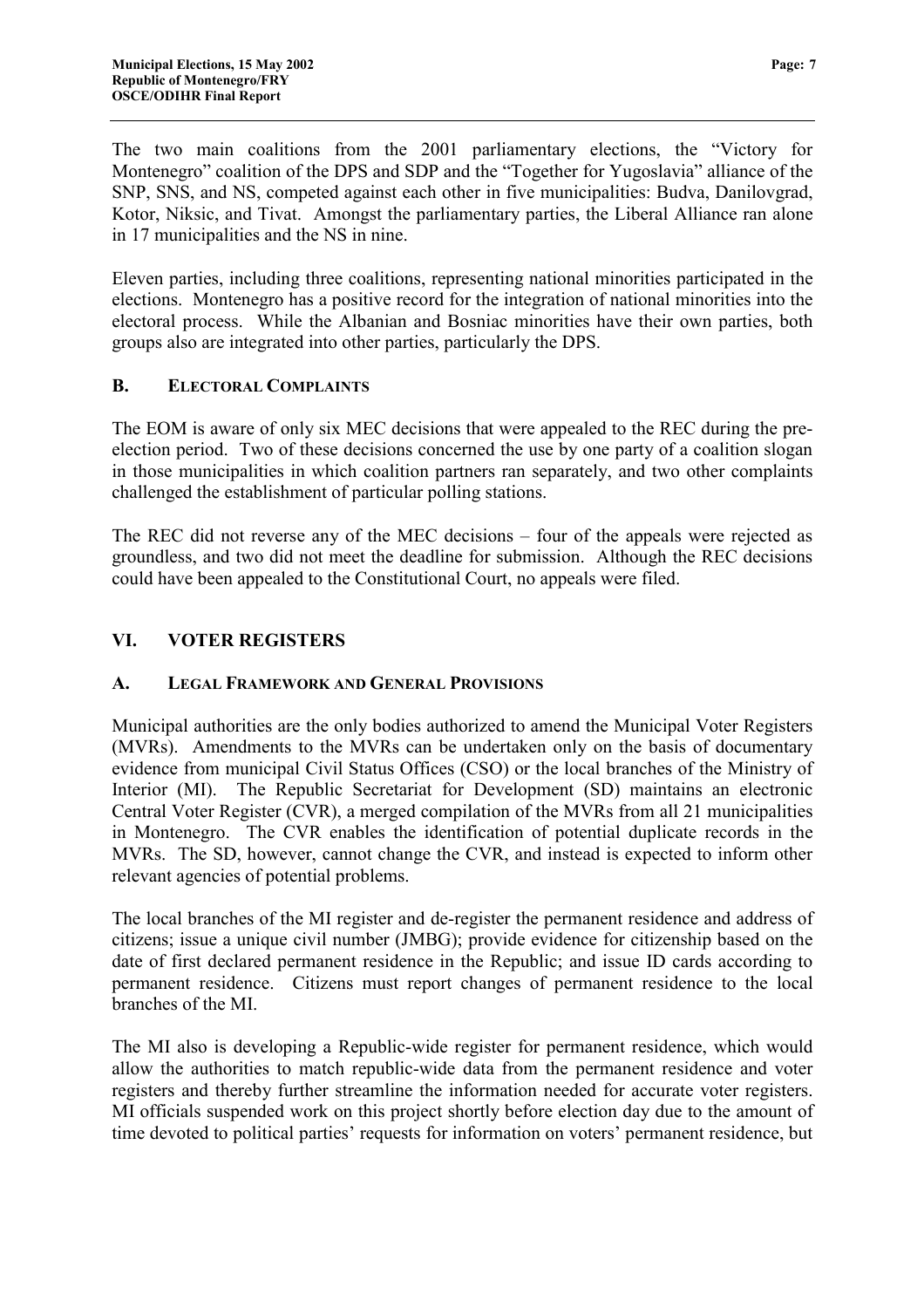<span id="page-9-0"></span>the Ministry still believes that the database might be in place before the presidential elections later this year.

The law ensures that all political parties receive both electronic and hard copies of the voter registers at a very early stage of the electoral process and also allows parties to inspect the MI archives regarding permanent residence and ID cards.<sup>6</sup> These procedures afford political parties full opportunity to audit the registers and provide for a remarkable level of transparency. In a welcomed development, a Constitutional Court decision of May 2001 abolished the right of political parties to request changes to the voter registers without the knowledge of the citizens concerned.

The law also permits individual citizens to inspect the voter registers, but the practice is not uniform across the Republic. In some municipalities, lists are displayed for inspection in the local community offices (*mjestna zajednica*) and in others at the municipal office. Citizens can request amendments to the voter registers through the competent local authority until 25 days before an election. During an additional 15-day period, amendments can be requested only through the Supreme Court.

#### **B. COMPLAINTS ABOUT THE VOTER REGISTERS**

As during previous elections, the voter registers were a contentious issue. The EOM received numerous complaints about the voter registers, and its investigations found the following:

- The accuracy of voter registers has further improved, although a small number of errors remain. The EOM found no evidence to support allegations that deliberate attempts were made to manipulate the voter registers, and the EOM did not find evidence to question the integrity of the voter registers.
- A complaint submitted by the LSCG regarding 42 suspected duplicate records with identical JMBGs was well founded. The same complaint also alleged an additional 615 duplicate records due to identical old ID registration numbers. This part of the complaint was not accurate as only 25 records are likely to be duplicates, and another 25 must be verified for possible but unlikely duplication. In the vast majority of cases, the individuals with suspected duplicate records were in fact different people.
- Another complaint from the LSCG alleged that persons known to be deceased are on the voter registers. Investigation showed that the individuals named in the complaint are not registered as deceased in the municipal records. The same complaint provided a list of 137 citizens, mostly from Niksic but also from Berane, whose date of birth is not recorded in the respective voter registers and therefore, the complaint alleged, these individuals are deceased. Research showed that these individuals' date-of-birth was omitted in the MVR in error and without further investigation this fact alone is not sufficient to conclude that the subject individuals are deceased.
- A number of complaints brought to the EOM attention during the last week of campaign concerned the deletion of records from the voter registers in Bijelo Polje, Niksic, and

 $\frac{1}{6}$ During the pre-election period, the MI provided information about 76,490 individual records to parties.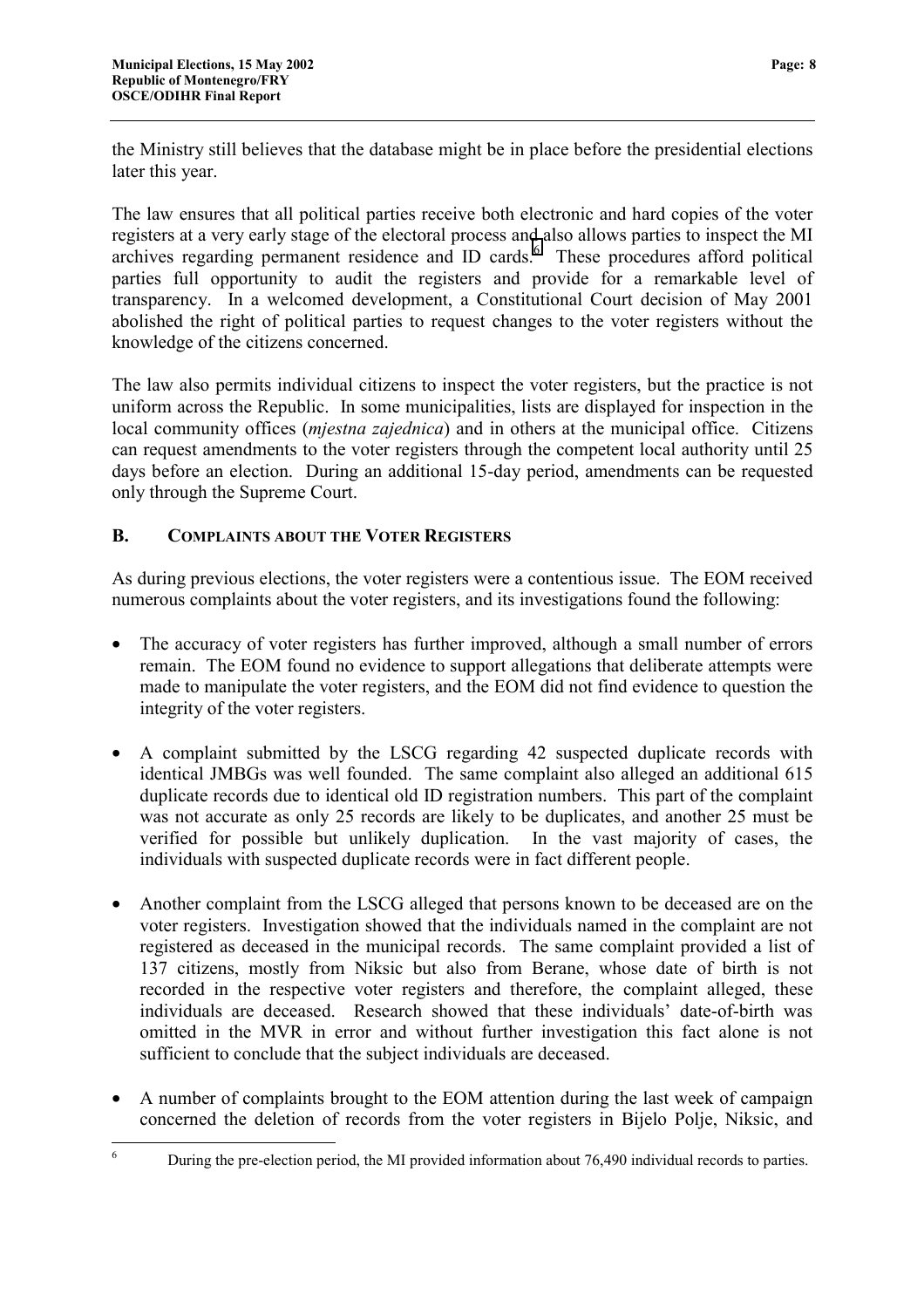<span id="page-10-0"></span>Budva due to missing information on citizens' permanent residence at the local branches of the MI. Individuals whose records were deleted for such reasons have appealed and have been reinstated in the voter registers.

• Another complaint from the SNP provided 69 names deleted from the voter register in Budva following the cancellation of their permanent residence by the local police. The EOM established that these records were deleted from the police records for permanent residence and the voter register around the end of March 2001, prior to the parliamentary elections, without informing the concerned individuals. In this same period, 381 such deletions were made in Budva, 9 of which were subsequently reinstated following appeals. In addition, 38 similar decisions were made elsewhere in the Republic during March and April 2001. Such unilateral action raises concerns as voters, albeit a relatively small number, may be disenfranchised.

#### **C. SNP VOTER REGISTER COMPLAINT FROM 2001**

On 28 February 2002, the SNP submitted a list of 613 names to the OSCE Office in Podgorica. The SNP alleged that the individuals named on the list voted in the April 2001 parliamentary elections but later were deleted from the voter register in Podgorica. Although the SNP made no direct allegation of wrongful deletion of these names, the EOM undertook a thorough investigation of the matter in an attempt to exclude any insinuation of fraud.

Research of the SNP list revealed that 89.56% or 549 of the records indeed have been deleted and 10.44% or 64 records remain in the Podgorica MVR as of 15 March 2002. The municipal authorities undertook all 549 deletions in accordance with the law and the relevant decisions for the deletions are available at the municipality. Some of the 64 records denoted as "not deleted" were initially deleted and then reinstated in the MVR following appeals. This tendency can be attributed both to incomplete data at the Ministry of Interior and to citizens who do not report changes of their civil status as required by law.

Therefore, the crux of the SNP complaint concerned 140 cases or 22.84% of the 613 names. These cases represent deletions in the voter list due to lack of evidence at the MI on the permanent residence (place and date of registration) of the respective citizens. Since it is the obligation of citizens to report on their permanent residence, these deletions do not seem to breach the law. However, in a politically tense environment such as Montenegro, deletions may be controversial.

In conclusion, the EOM investigation showed that the deletions raised by the SNP were part of a legitimate procedure to update the voter register in Podgorica, and no violations of the law were established. The OSCE/ODIHR has published a separate and more detailed report on this matter.<sup>7</sup>

#### **D. REQUESTS BY CITIZENS FOR CHANGES TO THE VOTER REGISTERS**

The Supreme Court received 1,527 requests for changes to the voter register during the period from 20 April to 5 May 2002. Of these, 973 requests concerned additions to the voter

 $\overline{a}$ 7

See http://www.osce.org/odihr/documents/reports/election\_reports/yu/mnt\_csvreg\_m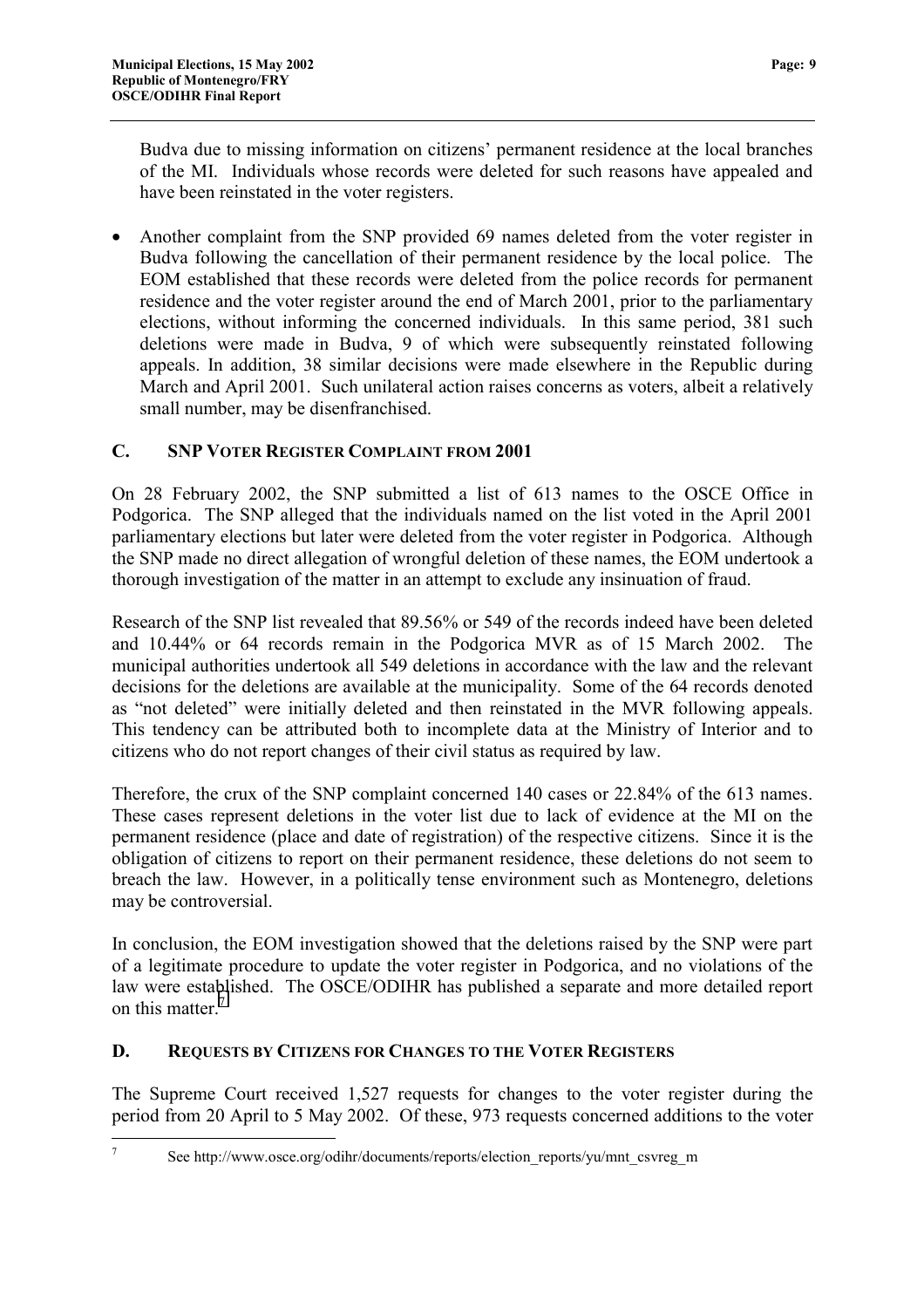<span id="page-11-0"></span>registers, 240 related to deletions from the registers, and the remainder were for other changes, additions, and corrections of data. The Supreme Court denied 8 requests that failed to meet the deadline for submission, rejected 68, and granted the requests in the remaining 1,451 cases.

#### **E. GENERAL CONCLUSIONS ON THE VOTER REGISTERS**

The accuracy of the voter registers has continued to improve, but errors still exist in spite of the significant efforts undertaken during the past year to remove inaccuracies. However, the error rate of the voter registers in Montenegro falls well within the parameters of established democracies with similar registration systems. If citizens reported more regularly about changes in permanent residence or other civil events, the accuracy of the voter registers would be further enhanced.

#### **VII. MEDIA AND THE ELECTIONS**

#### **A. LEGAL FRAMEWORK**

On 30 April 2002, the National Assembly adopted a regulation establishing the "Rules of Media Presentation for Submitters of Electoral Lists". These rules obligated the Republican State media to provide equal and objective access to all participants. The rules, however, did not apply to local media which led to allegations of discrimination against certain political parties/coalitions by the local media.

The rules adopted by the National Assembly elaborated in great detail the modalities, including length and format, of the free airtime accorded to electoral list submitters on the Parliamentary Channel, the State television station required to offer equal free airtime to all participants in the elections. The regulations also mandated that the order of broadcasting of campaign material on the Parliamentary Channel be determined by lottery. However, no lottery took place and instead an informal system of "first come-first served" developed. Representatives of the Parliamentary Channel cited a lack of electoral material at the opening of the television campaign as justification for this decision, but it ultimately created an unfair advantage for those parties/coalitions with the means to submit more material.

The strict rules of electoral coverage set down in the regulation limited the liveliness of the campaign by reducing the ability of the State media to analyze political issues. The format of the Parliamentary Channel in particular failed to present voters with interesting political discourse. Its daily broadcast of six continuous hours of footage provided by parties/coalitions from their campaign rallies and other election events overwhelmed voters with information instead of generating debate.

Several political parties expressed displeasure with the late adoption of the rules which caused a delay in the start of the campaign. Although the extremely late date of adoption of the rules for these elections resulted from a National Assembly preoccupied with the ongoing Government crisis, adoption of standing rules on the media during the electoral process would help to prevent the reoccurrence of a similar situation in the future.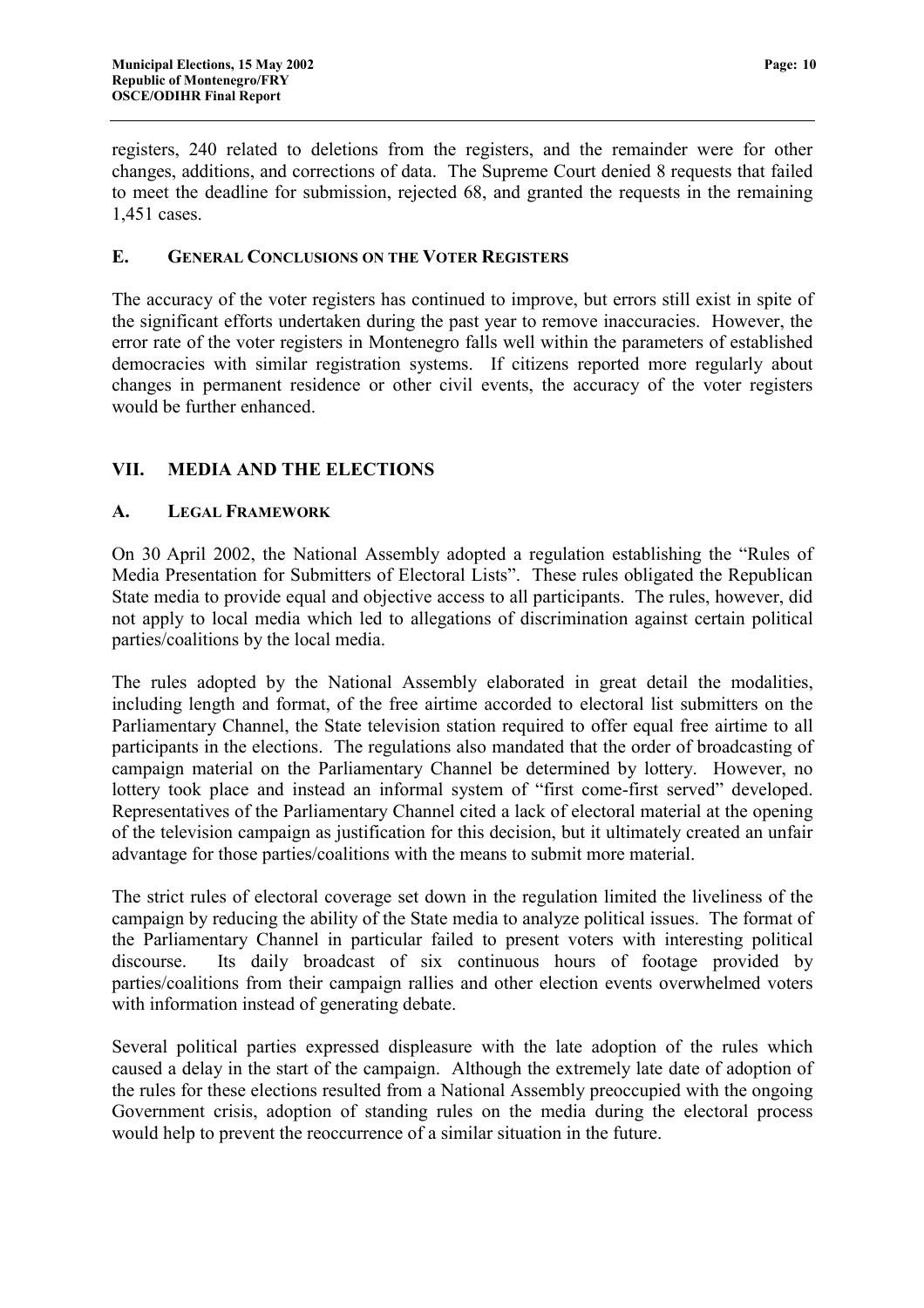#### <span id="page-12-0"></span>**B. MEDIA MONITORING**

Voters in Montenegro had access to a variety of print and broadcast media during the election campaign with the exception of some northern municipalities where the electronic media has limited reach. The highly regulated State media generally fulfilled its obligations to the submitters of electoral lists as prescribed by law, but overall it favored the incumbents. Most private media - print and electronic - openly supported one of the major political parties or coalitions.

The EOM monitored from 6 pm to 12 am on a daily basis Channel 1 of State-owned Radio Televizija Crna Gora (RTCG1) and the Parliamentary Channel, and on alternate days two privately owned stations *TV Elmag* and *IN TV*. In addition, the EOM analyzed a one-week sample of the Yugoslav station *Yu Info*. The monitoring also covered the print media – Stateowned *Pobjedai*, and the independent newspapers *Vijesti, Dan*, *Glas Crnogorca,* and *Publika.* The EOM began monitoring the print media on 22 April and the broadcast media on 23 April.

#### **Broadcast Media**

State-owned RTCG1, which can be seen in the majority of municipalities in Montenegro, generally met the media provisions prohibiting pre-election campaign coverage during its news programs, but favored the Government in its overall programming. During the monitoring period, RTCG1 devoted 72% of its political content during the news and 78% of its political content during overall programming, including 86% following the adoption of the media rules, to the President, the activities of the Government, and the DPS.

Although the media rules sought to provide equal airtime on the Parliamentary Channel to electoral list submitters, the lack of a lottery clearly allowed the larger parties to take advantage. The members of the "Together for Yugoslavia" coalition received respectively 17% (SNP), 11% (SNS), and 10% (NS) or almost 40% of the coverage while the DPS received 9% and the LSCG only 4% of the free airtime.

The two private channels, *TV Elmag* and *IN TV*, which could be watched by about half of the voters, carried limited coverage of political issues and the electoral campaign during their news programs. *TV Elmag* provided generally neutral political coverage to all participants, devoting 26% of its political content to the Government, 15% to the President, and 17% to both the SNP and the LSCG. Only 8% of political content during news programs was devoted to the DPS. *TV Elmag* also broadcast lengthy interviews with the President and opposition leaders. *IN TV* focused its attention during the news on the President and the Government (38%), and on the SNP (20%), the LSCG (17%) and the DPS (13%). *IN TV* also covered the NS and the SNS, but mostly in a negative tone.

Analysis of *Yu Info* demonstrated limited coverage of the municipal elections campaign in Montenegro, devoting less than 2% of its political content to Montenegrin politics.

#### **Print Media**

The five newspapers monitored dedicated a total of 47% of political content to the municipal elections.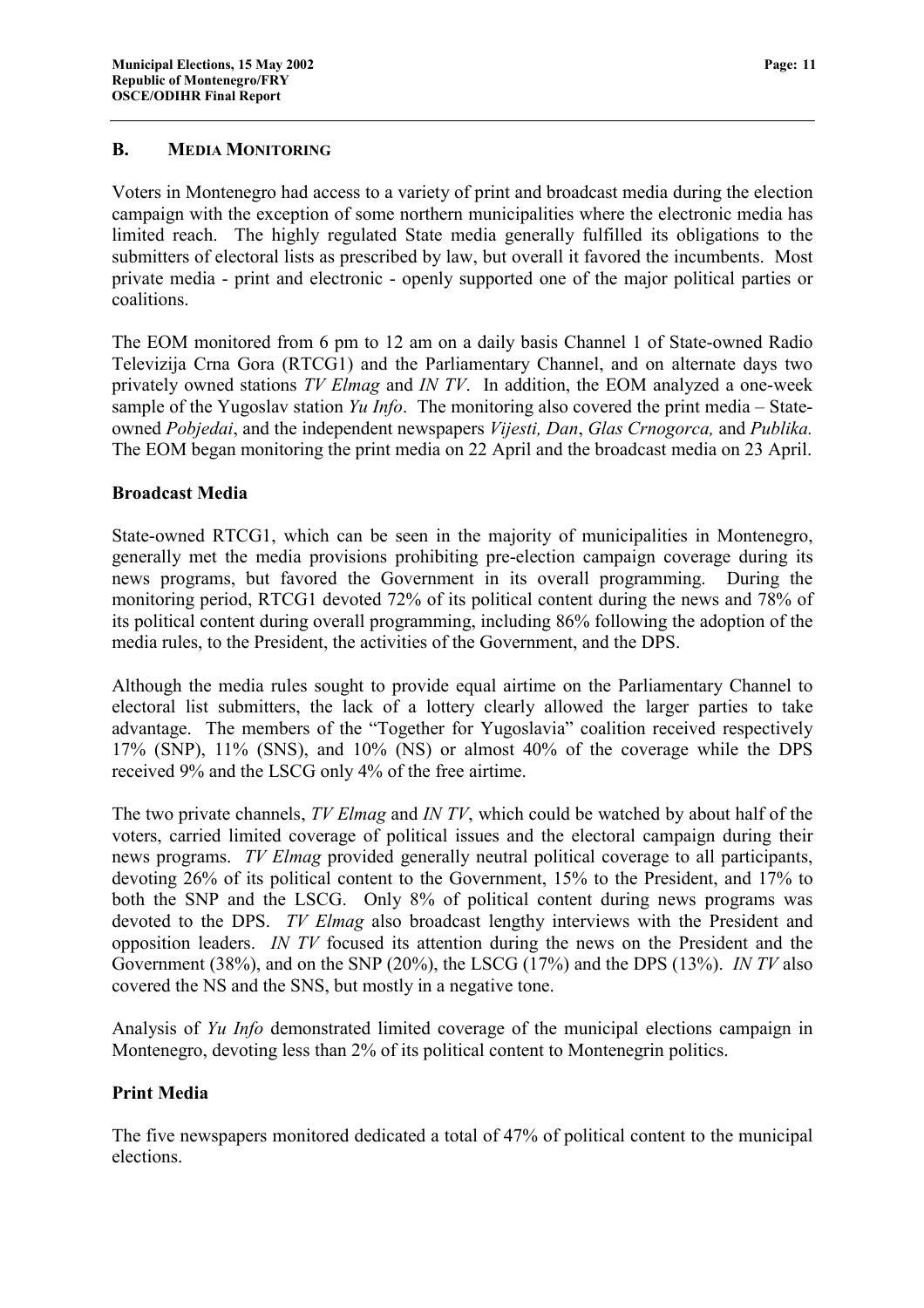<span id="page-13-0"></span>In accordance with the media rules, State-owned *Pobjeda* published a special supplement that provided free space for all electoral list submitters. Outside of this special supplement, however, *Pobjeda* generally favored the Government, devoting 39% of its political content to the Government, President Djukanovic, and the DPS.

The private dailies *Publika* and *Vijesti* reported on political subjects in a generally neutral or positive tone, but with an overall inclination towards the DPS and the Government, and gave the greatest amount of time to the DPS and the Government. *Publika* and *Vijesti* also carried coverage of the SNP, but in negative or neutral tones.

*Dan* and *Glas Crnogorca* tended to devote more positive political coverage to the SNP and its partners in the opposition. Both *Dan* and *Glas Crnogorca* reported negatively on the Government, the President, and the DPS. *Glas Crnogorca* devoted 38% of mostly positive political coverage to the SNP, and *Dan* devoted 18% of its political content to the DPS but in a negative fashion.

Only those parties/coalitions with significant financial resources purchased ads. The media did not respect the requirement that paid advertisements must be designated as "Paid Election Spots and Advertisements". Both *Dan* and *Glas Crnogorca* violated the 48-hour campaign silence period before the elections by publishing articles or pictures related to the municipal elections. *Glas Crnogorca* also published an opinion poll on 12 May which did not directly measure the results of the municipal elections, but violated the spirit of Article 5 of the media rules. $8^8$ 

#### **VIII. ELECTION CAMPAIGN**

The economy, privatization, social policy, and select local issues were important campaign themes. The future status of Montenegro remained topical despite the conclusion of the Belgrade Agreement and the Law on Cooperation with ICTY also influenced the campaign. In general, national issues dominated over local issues.

Most parties preferred door-to-door campaigning and small meetings instead of large campaign rallies, although this changed to some extent in a number of municipalities as election day drew near. The local branches of parties assumed primary responsibility for campaign activities in a given municipality with some co-ordination from the center.

The campaign was calm and quiet with the exception of isolated violent incidents against opposition activists in Niksic and Budva and reports of negative campaigning.

In Niksic, unidentified individuals attacked NSS/SRS supporters on 1 May. The perpetrators have not been identified to date. In another incident in Niksic on the eve of elections, the SNP reported an explosion in its local office. A police investigation is ongoing. In Budva, the nightly "poster war" between young supporters of the DPS/SDP and SNP/SNS/NS escalated into violence. The local Office of the Prosecutor opened an investigation into the

 8 Article 5 of the media rules states that "no results of public polls, research, and analysis conducted for the purpose of probing public opinion in respect to estimating the election outcome shall be publicized in the mass media in the seven days prior to the date of the elections".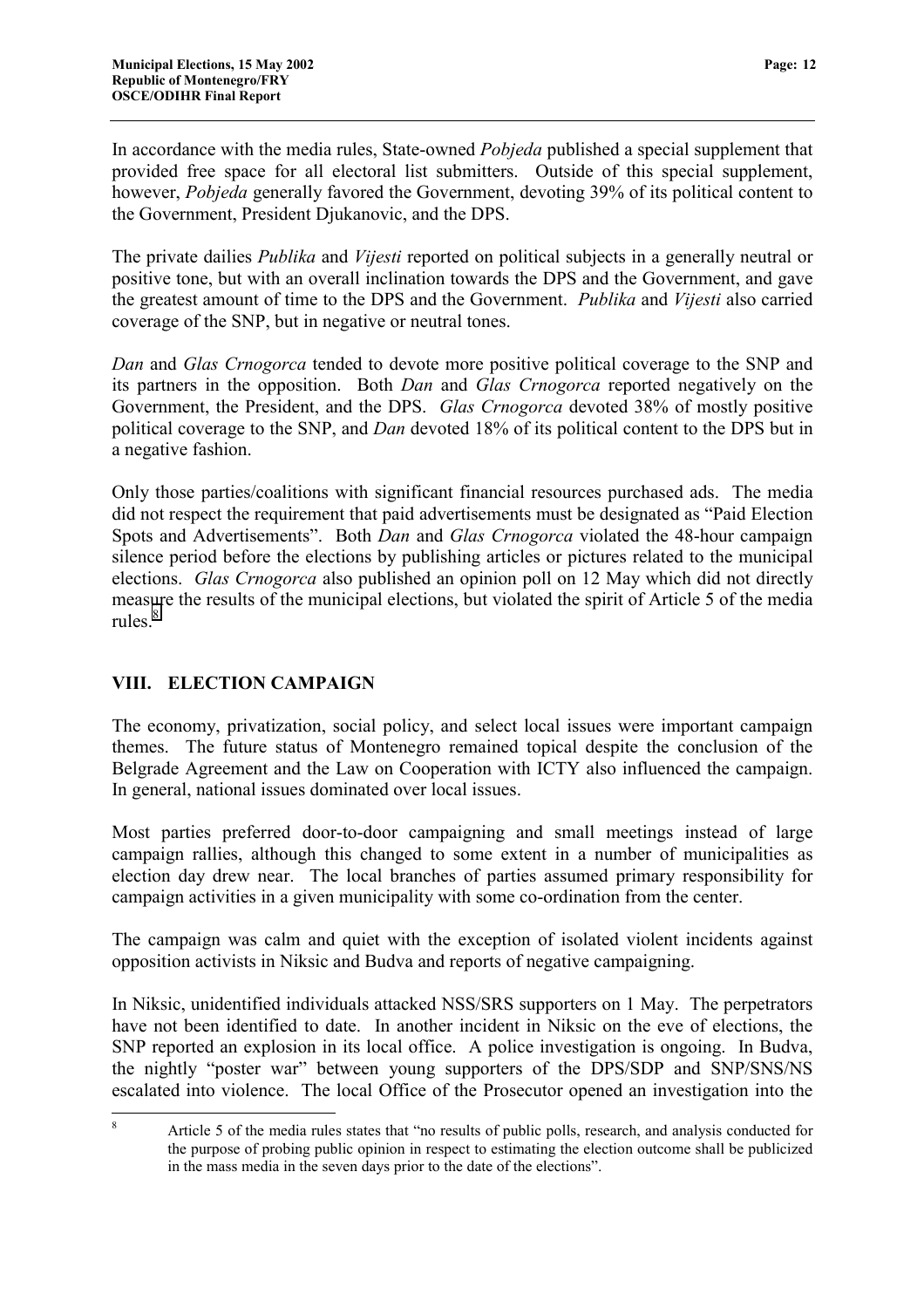<span id="page-14-0"></span>case. Anonymous campaign posters targeting the SNP and the SNS with reference to the Law on Co-operation with the ICTY also appeared in a number of municipalities.

Several parties complained about vote buying, intimidation of voters, pressure on employees to vote for certain parties, and abuse of State resources during the campaign. However, the EOM did not receive any evidence documenting these allegations and the parties did not file complaint about the allegation.

The Liberal Alliance claimed that lack of funds hampered its ability to campaign and requested that the REC intervene on its behalf to release municipal campaign funds. The REC declined, indicating that reimbursement of campaign expenditures is the responsibility of the municipalities under Article 7 of the Law on Political Party Financing. Indeed, municipalities did not apply uniformly provisions on campaign financing, causing both confusion and grounds for political speculation.

#### **A. PARTICIPATION OF WOMEN IN THE ELECTORAL PROCESS**

Some 392 women (11.88%) were candidates in the elections. Five women headed electoral lists, and 27.04% of women candidates occupied positions in the top third of lists. This, however, did not necessarily provide women with increased chances to be elected due to the role reserved to parties in apportioning electoral mandates.

Among the parties and coalitions that registered more than 100 candidates, the SDP had the highest percentage of women candidates with 18.50%. The LSCG, with 67 women, was the party with the highest number of women candidates. The two main coalitions, DPS/SDP and SNP/SNS/NS, allocated respectively 12.13% and 12.67% of their lists to women.

Party campaigns and election coverage in the media generally lacked information targeted at women. Only between 3% and 6% of the political content in the print and broadcast media monitored by the EOM concerned women. Awareness of women's right to equal participation in politics remains limited.

#### **IX. ELECTION DAY**

#### **A. GENERAL ASSESSMENT**

On election day, voting and counting were largely in accordance with the legal and procedural requirements. A generally calm atmosphere characterized polling day, but isolated incidents of violence were reported, including shooting outside one polling station in Budva and the stabbing of a party activist in Niksic following the vote count.

Observation on election day identified a number of minor problems related to the procedures followed by polling boards. These problems in general indicated an insufficient level of training for PB members and concerned in particular the stamping of ballots in advance and the marking of voters with indelible ink before performing a proper check of identification. The latter problem potentially could have led to the disenfranchisement of voters in the event that voters mistakenly came to the wrong polling station.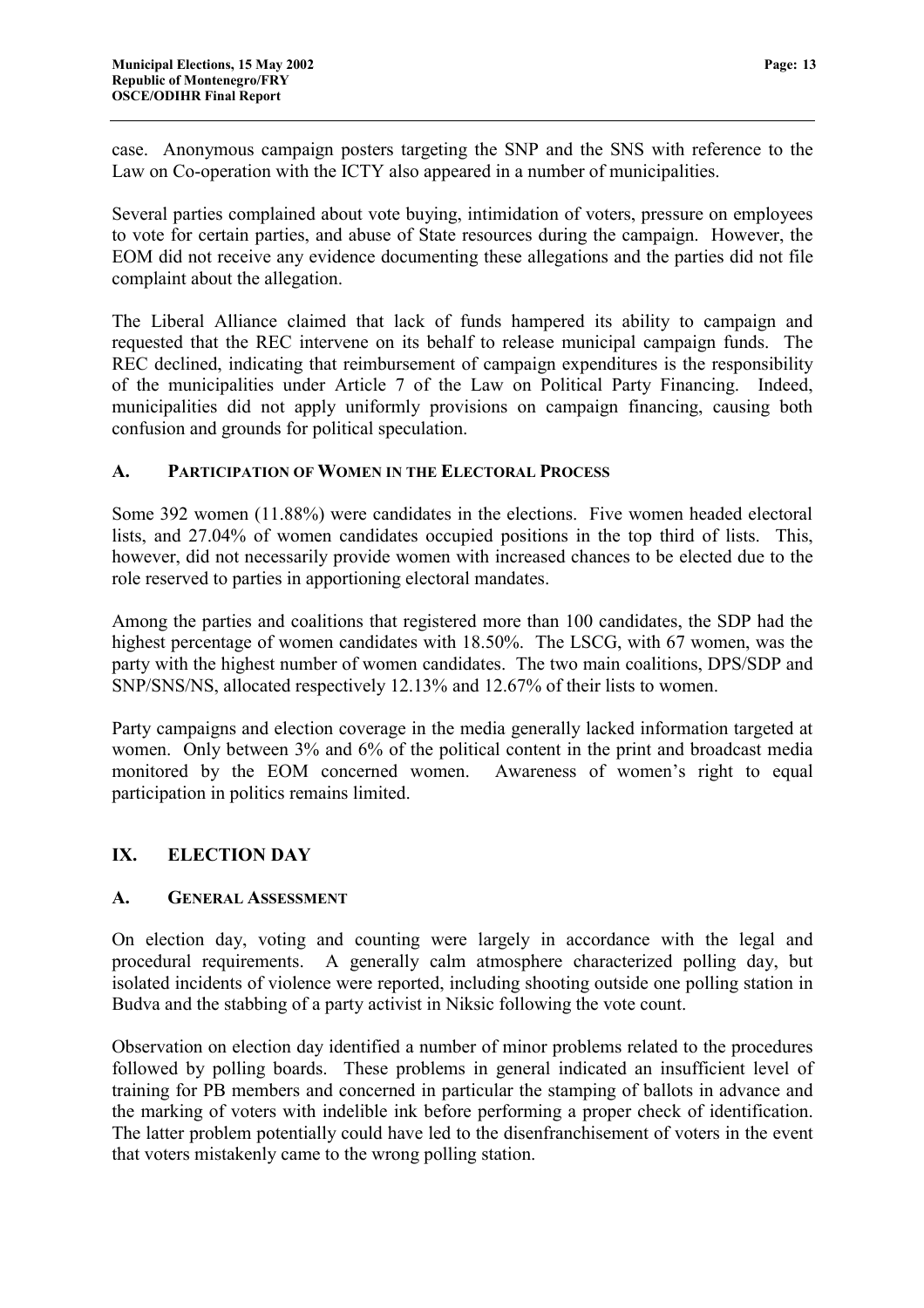<span id="page-15-0"></span>The placement of polling booths and ballot boxes and the quality of the ballot paper illustrated insufficient attention to the secrecy of the vote, although in these cases the PBs followed the guidelines of the MECs. Procedures for mobile voting and voting in prisons did not always provide for sufficient secrecy of the ballot, in particular when the number of voters was small. The layout of polling stations, many of which were too small in size, did not contribute to an orderly flow of voters.

#### **B. TURNOUT**

The overall turnout of 71.89% indicated strong voter interest in municipal elections, although it fell short of the turnout for the early municipal elections held in Podgorica and Herceg Novi in June 2000. In post-election meetings, two opposition parties opined that voter abstention and lower turnout amongst traditional supporters in the northern municipalities influenced the election results. It is, however, difficult to verify this information as turnout in the northern municipalities ranged from 62% to 89%.

#### **C. VOTING AND VOTE COUNT**

OSCE/ODIHR observers visited 504 out of the 849 polling stations (59.4%) in all 19 municipalities in which elections took place. The large majority of observers (86%) characterized the voting process as "good" or "excellent", but there were polling stations, such as PS 62 in Bijelo Polje and PS 7 in Mojkovac, which the observers termed "poor".

Observers noted a small number of irregularities, in particular with the secrecy of the vote (7%), stamping of ballots in advance (7%), polling station layout (3%), and identification (1%) and ink (1%) checks. Observers also noted unusual tensions or disturbances in 3% of the polling stations visited.

Voters were turned away without voting in 42% of polling stations visited, but the majority of these cases involved individuals who either came to the wrong polling station or were not able to produce valid identification. Serious violations such as voters failing to sign the Book of Electors led to the cancellation of voting in at least one polling station.

OSCE/ODIHR observers attended the vote count in 41 polling stations and characterized the counting process as "good" or "excellent" at 83% of the polling stations observed.

#### **D. DOMESTIC OBSERVERS**

Two domestic observer groups received accreditation to observe the elections – the Center for Democratic Transition (CDT) and the Center for Monitoring Elections (CEMI). CEMI monitored the elections in co-operation with the Center for Free Elections and Democracy (CeSID) from Belgrade.

In 80% of polling stations observed, non-partisan domestic observers were present. CDT and CEMI obtained accreditation for approximately 600 and 1,000 observers respectively, covering an overwhelming majority of polling stations. Both groups organized parallel vote tabulations. Their activities provided an exceptional level of scrutiny of the electoral process.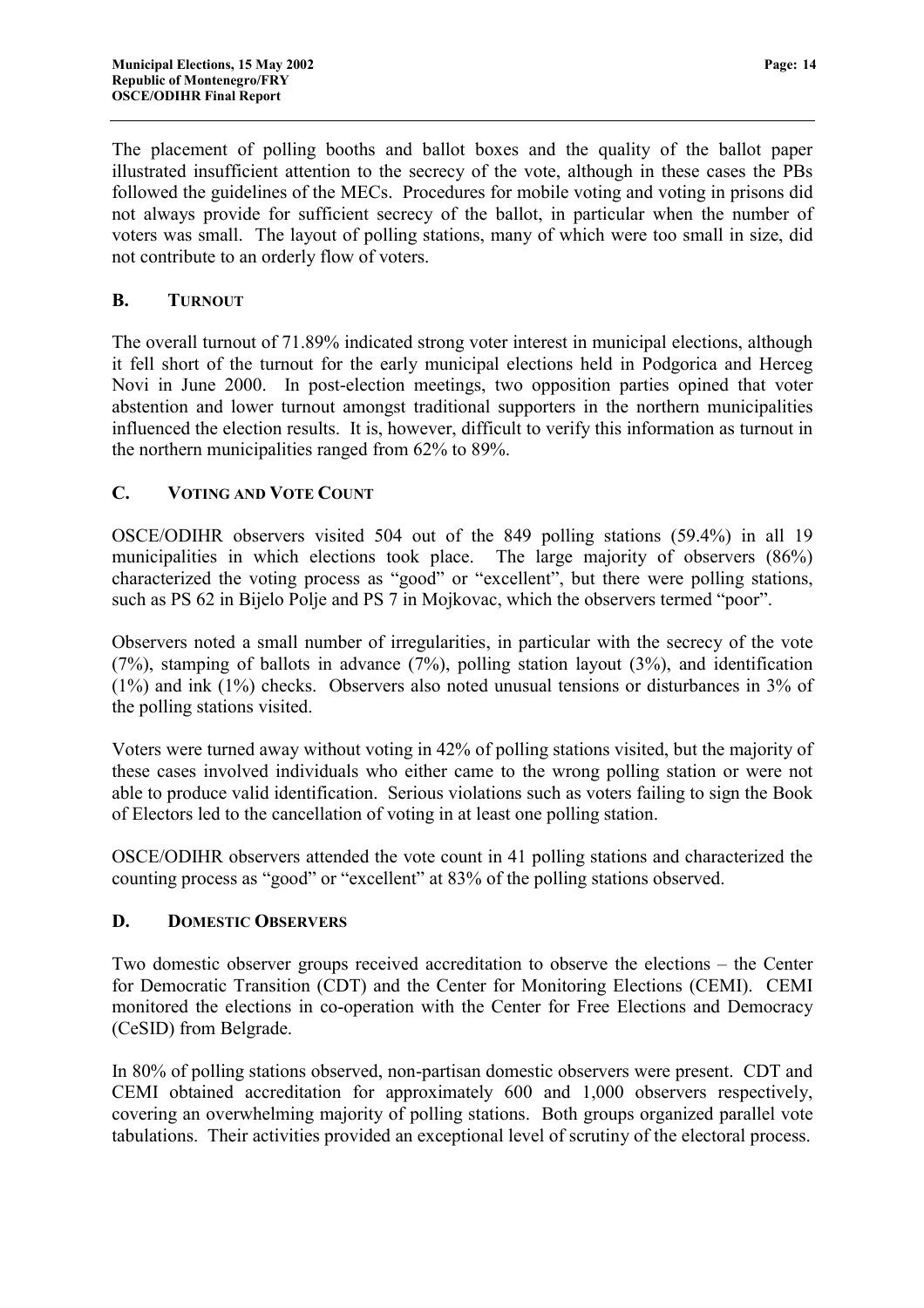<span id="page-16-0"></span>CDT also developed a code of conduct for political parties participating in the municipal election campaign. This code, which six political parties signed, built upon a similar agreement drafted for the parliamentary elections and sought to ensure that the campaign adhered to the law and democratic norms. In a preliminary report released on 16 May, CDT concluded that "in the majority of towns, the campaign was conducted in a correct or at least acceptable atmosphere", but it also highlighted several negative tendencies.

#### **E. TABULATION AND PUBLICATION OF THE PRELIMINARY RESULTS**

OSCE/ODIHR observers monitored the aggregation of polling station results at some of the MECs in the hours following the closing of polling. Observer teams also visited the majority of MECs in the days following the elections in order to obtain the preliminary results of the elections and inquire about any complaints filed.

With the exception of the Niksic MEC where observers reported an environment not conducive to the orderly processing of the various polling boards, the tabulation process occurred in a transparent manner.

Final preliminary results were published in the State press on 17 May.

#### **X. POST-ELECTION PERIOD**

#### **A. POST-ELECTION COMPLAINTS AND APPEALS**

Five complaints were filed with the MECs within the 72-hour period foreseen by law for challenges to the election results. Four of these decisions reached the REC on appeal.

The REC upheld MEC decisions in Andrijevica and Rozaje in which the complainants sought to annul the results of voting at specific polling stations. The REC also upheld an MEC decision that dissolved two polling boards and ordered repeat voting in Ulcinj.

The REC overturned one MEC decision from Budva. The NSS/SRS sought to annul the results of Polling Station 14 due to discrepancies discovered during the vote count between the number of control coupons and voters who voted. The MEC initially rejected the complaint, but the REC overturned that ruling and this led to repeat elections at Polling Station 14 on 23 May. The NSS/SRS gained a seat following the repeat polling.

#### **B. FINAL RESULTS**

Annex 1 provides the final results for the municipal elections, including gains and losses of party seats in comparison to the 1998 municipal elections. The repeat voting held in eight polling stations in five municipalities from 19-25 May caused only slight changes in the results.

Although the formation of local coalitions to govern municipalities had not been completed at the time of this report due to ongoing parallel negotiations on a national governing coalition, the DPS and SDP with the support of the LSCG were likely to control nine municipalities.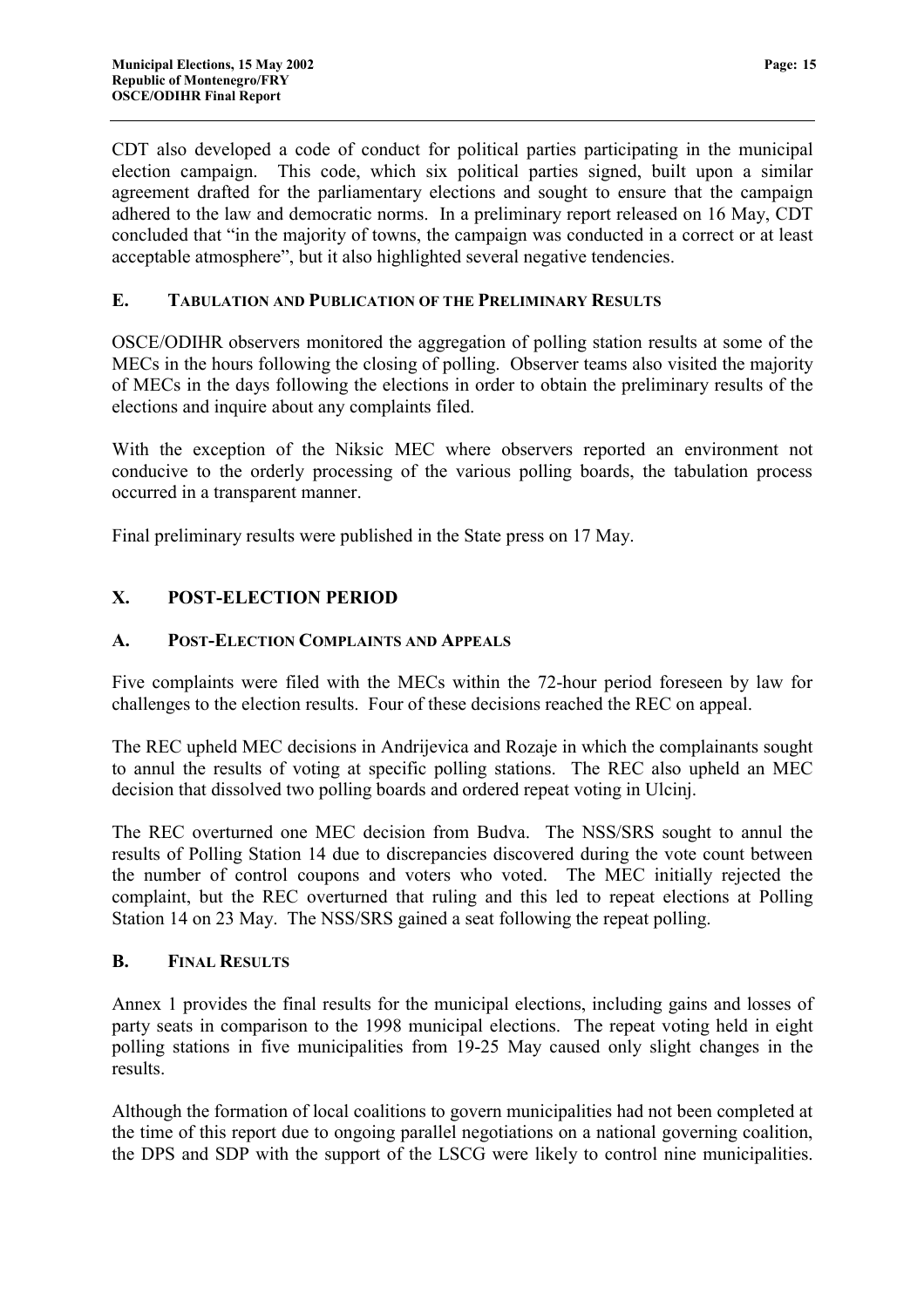<span id="page-17-0"></span>The opposition parties SNP, SNS, and NS reached an agreement on 28 May to rule jointly in eight municipalities even though the three parties did not necessarily run together in these municipalities. Three ethnic Albanian parties gained the majority and formed a coalition government in Ulcinj, and the Liberals needed the support of either the SDP or the DPS to control the Cetinje municipality.

Most of the major political actors found reason to be pleased with the election results. The DPS, although it lost control over one municipality, performed better than expected in the northern municipalities and in general demonstrated that the Belgrade Agreement did not seriously affect its support. The SNP and its coalition partners gained seats on the coast to offset losses in the north and gained control over one more municipality than in 1998. The Liberal Alliance gained only one more seat overall than in the previous elections, but its support for the DPS is crucial to forming municipal governments in Bar, Budva, Kotor, Niksic, and Tivat. This provided the LSCG with a leverage in the negotiations with the DPS on the formation of a new national Government.

In post-election meetings with the EOM, the majority of political parties expressed satisfaction with the election results both as individual parties/coalitions and in terms of the overall balance of power. The parties believe that the results accurately reflect the comparative strength of political actors.

#### **XI. RECOMMENDATIONS**

The following recommendations, many of which reiterate recommendations from past EOMs to the Republic of Montenegro, could be considered:

#### **A. LEGAL FRAMEWORK**

- **1.** The election law should be amended to reflect ownership of mandates by elected councilors. In particular, councilors should not forfeit seats due to a change in political affiliation.
- **2.** Provisions that grant political parties to name half of candidates disregarding their position on the list should be amended.
- **3.** Provisions outlining the status of independent councilors and the status of councilors in the event that a coalition or party dissolves should be incorporated into the law.
- **4.** Consideration should be given to reducing the minimum number of councilors elected in each municipality.
- **5.** The adoption of standing rules on the media during the electoral process would ensure a timely start to the campaign. These rules should regulate the role and the conduct of the media but should not restrict political discourse and debate.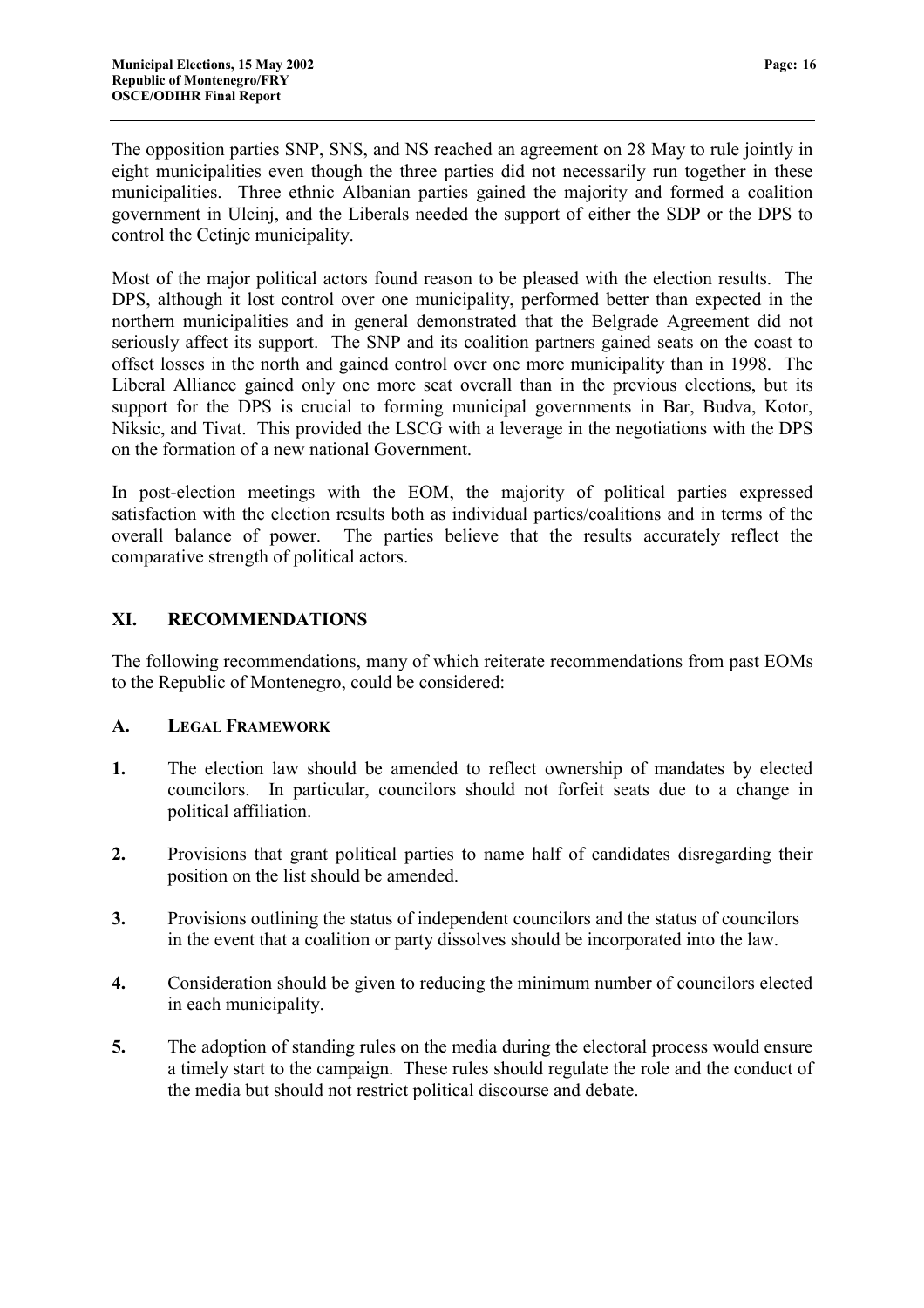#### <span id="page-18-0"></span>**B. ELECTION ADMINISTRATION**

- **6.** The mandate of the Republican Election Commission should be expanded to guarantee that it co-ordinates municipal as well as republican elections. In particular, its mandate should foresee the adoption of binding regulations necessary for clarifying the implementation of legal provisions.
- **7.** The rights and duties of all members of the REC, MECs and PBs should be clearly defined, including the rights to raise matters for discussion, call for a vote, and receive advance notice of meetings. The election law should accord equal status to the permanent and extended members of commissions and PBs.
- **8.** Consideration should be given to allow polling board members to elect their Presidents so as to enhance further political balance and transparency.
- **9.** The rules of procedure for REC and MEC meetings can be further improved.

#### **C. VOTER REGISTERS**

- **10.** Efforts to eliminate the remaining small number of errors in the voter registers should be continued in view of the presidential elections in the fall.
- **11.** The accuracy of the information maintained by the Ministry of Interior should be improved. This requires substantial resources and the co-operation of the municipal Civil Status Offices and would be much more efficient after the completion of the Republic-wide permanent residence database.
- **12.** Technical work on improving the voter registers should continue. Inclusion of father's name on the voter registers should be considered. On election day, the registration number of the ID card used for voter identification should be entered on the voter lists by the polling board.
- **13.** Draft Voter Lists should be displayed at polling station areas after elections are announced.
- **14.** Civic education to instill citizens with respect for their obligations under the law, in particular regarding their permanent residence, should be conducted.

#### **D. ELECTION CAMPAIGN AND THE MEDIA**

- 15. A strict separation of Government and political party activities should be enforced.
- 16. Provisions for campaign financing should be better defined. Political parties should be required to account publicly for campaign expenditures. The law should include sanctions for violations of campaign financing regulations by political parties or municipal authorities.
- 17. Failure by the media to clearly designate paid political advertisements as required by the law should be subject to sanction.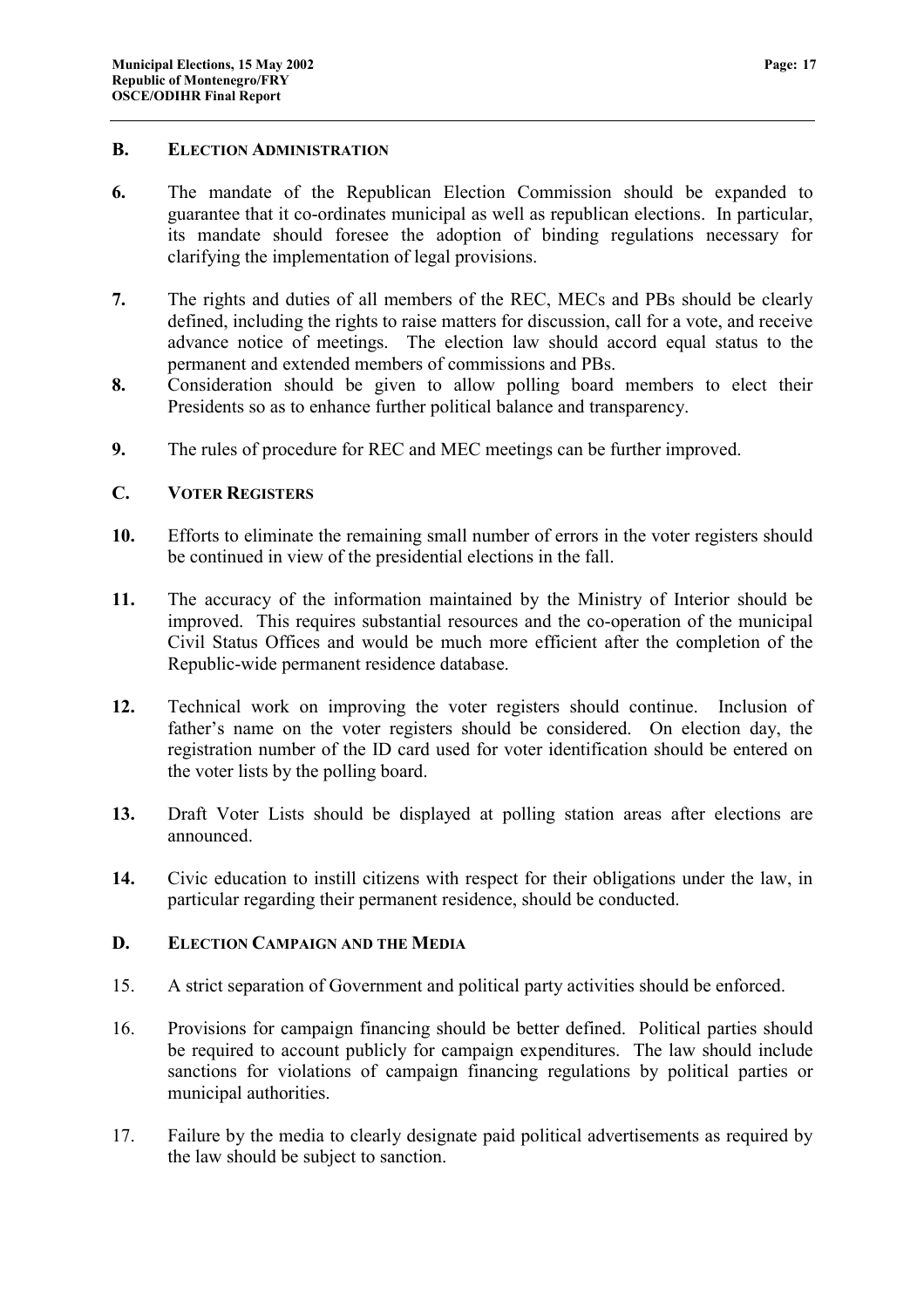#### <span id="page-19-0"></span>**E. POLLING PROCEDURES**

- 18. The grounds for dissolution of polling boards and annulment of results should be reviewed and limited only to serious violations.
- 19. Procedures for mobile and prison voting should be revised to ensure the secrecy of the ballot.
- 20. Additional measures such as placing completed ballots in envelopes before they are deposited in ballot boxes should be considered to enhance the secrecy of the ballot in polling stations.
- 21. Guidelines on the layout of polling stations should be modified to provide for a minimum size of the room and for the placing of polling booths and ballot boxes in positions that protect the secrecy of the ballot.
- 22. Training should be provided to all polling board members on voting procedures.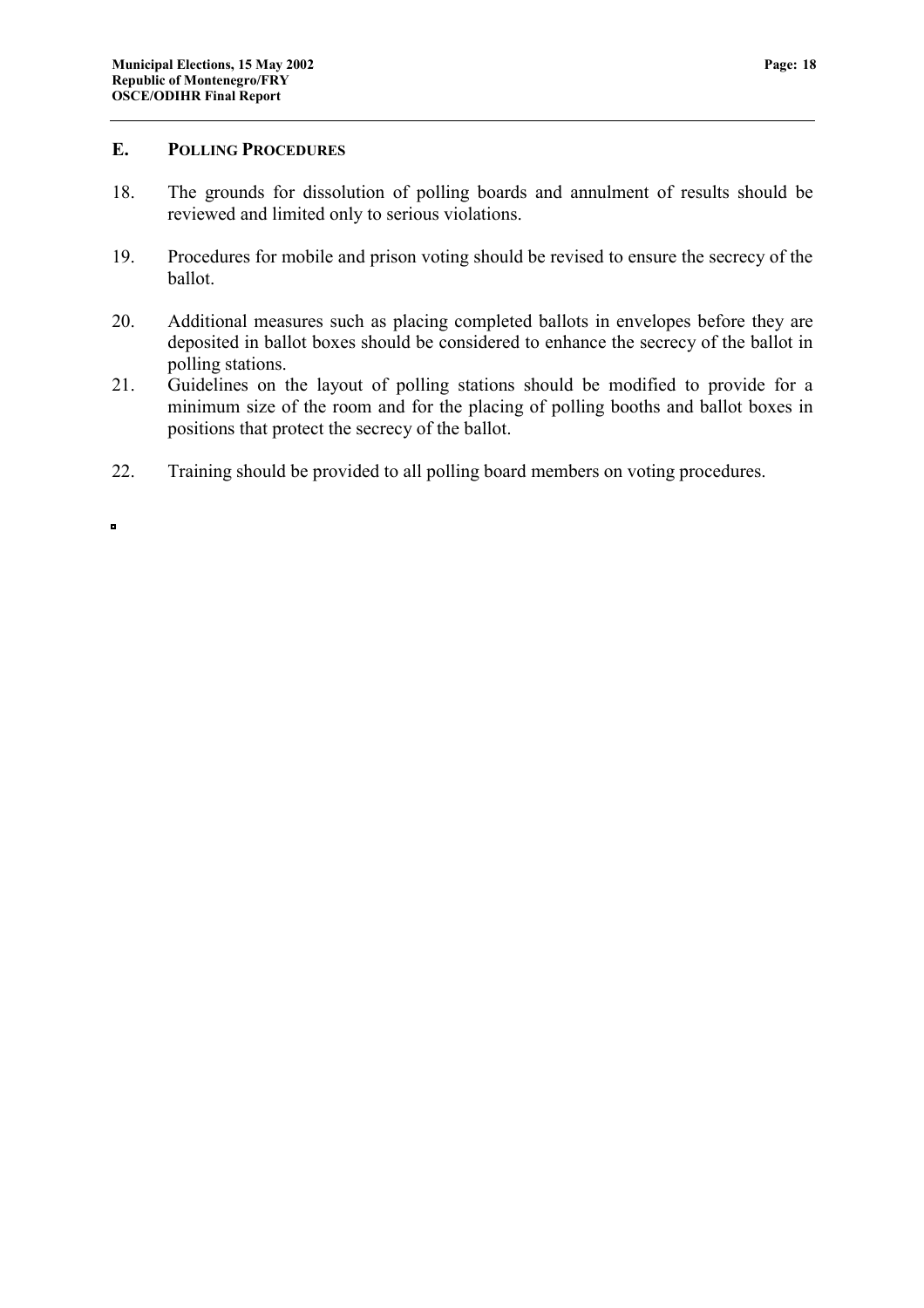#### **ANNEX 1: COMPARITIVE TABLE OF THE FINAL RESULTS**

*Changes to seats won in the 1998 municipal elections are marked in italics. Only those parties that won seats are shown.* 

| Municipality        | <b>Seats</b>              | <b>Political Party Acronym</b>            |                           |                                   |                                        |                                   |                          |                          |              |                          |                        |                         |            |                |                        |      |
|---------------------|---------------------------|-------------------------------------------|---------------------------|-----------------------------------|----------------------------------------|-----------------------------------|--------------------------|--------------------------|--------------|--------------------------|------------------------|-------------------------|------------|----------------|------------------------|------|
|                     |                           | <b>DPS</b>                                | <b>SDP</b>                | <b>LSCG</b>                       | <b>SNP</b>                             | <b>SNS</b>                        | <b>NS</b>                | <b>NSS</b><br><b>SRS</b> | <b>DSCG</b>  | <b>DUA</b>               | <b>BDK</b>             | SDA/<br><b>BMDK</b>     | <b>SPJ</b> | <b>SKJ</b>     | <b>PDP</b>             | GPCG |
| Andrijevica         | $\overline{30}$           | $\boldsymbol{9}$                          | $\bf{0}$                  |                                   |                                        | 19                                |                          | $\boldsymbol{2}$         |              |                          |                        |                         |            |                |                        |      |
|                     |                           | $(+4)$                                    |                           |                                   | $(-4)$                                 |                                   |                          |                          |              |                          |                        |                         |            |                |                        |      |
| Bar                 | 35<br>$(+1)$              | 12                                        | $5\overline{)}$<br>$(-1)$ | $\overline{\mathbf{4}}$<br>$(-2)$ | 10<br>$(+2)$                           |                                   | $\mathbf{1}$<br>$(+1)$   | $\overline{2}$           |              |                          |                        |                         |            |                | $\mathbf{1}$<br>$(+1)$ |      |
| <b>Berane</b>       | $\overline{35}$           | 16                                        | $\mathbf{1}$              | $\boldsymbol{0}$                  | 16<br>$\overline{2}$                   |                                   | $\bf{0}$                 |                          |              | $\bf{0}$                 |                        |                         |            |                |                        |      |
|                     | $(+3)$<br>$(+1)$          |                                           |                           |                                   | $(-1)$                                 |                                   | $(-1)$                   |                          |              |                          |                        |                         |            |                |                        |      |
| <b>Bijelo Polje</b> | $\overline{37}$           | 23<br>$(+4)$                              |                           | $\pmb{0}$                         | 13<br>$\mathbf{1}$<br>$(-3)$<br>$(-1)$ |                                   | $\pmb{0}$                |                          |              |                          |                        |                         |            |                |                        |      |
| <b>Budva</b>        | 32                        | 14                                        |                           | $\mathbf{3}$                      | 14                                     |                                   | $\mathbf{1}$             |                          |              |                          |                        | $\bf{0}$                |            |                |                        |      |
|                     | $(-1)$                    | $(-2)$                                    |                           | $(-1)$                            | $(+1)$                                 |                                   | $(+1)$                   |                          |              |                          |                        |                         |            |                |                        |      |
| Cetinje             | 33                        | 14<br>$\mathbf{1}$<br>$(-2)$              |                           | 16<br>$(+3)$                      | $\boldsymbol{2}$<br>$\bf{0}$<br>$(-1)$ |                                   |                          | $\pmb{0}$                |              |                          |                        |                         |            |                |                        |      |
| Danilovgrad         | 33                        | 17<br>$(+2)$                              |                           | $\mathbf{1}$<br>$(-1)$            | 12<br>$(-4)$                           |                                   | $\mathbf{2}$<br>$(+2)$   |                          |              |                          |                        | $\mathbf{1}$<br>$(+1)$  |            |                |                        |      |
| Kolasin             | $\overline{31}$           | 13<br>$(+2)$                              |                           | $\mathbf{1}$                      |                                        | 16<br>$(-3)$                      | $\bf{0}$                 | $\mathbf{1}$<br>$(+1)$   |              |                          |                        |                         | $\bf{0}$   |                |                        |      |
| Kotor               | 33                        | 13<br>$(-3)$                              |                           | $\boldsymbol{6}$<br>$(+2)$        |                                        | 13                                |                          | $\mathbf{1}$<br>$(+1)$   |              |                          |                        |                         |            |                |                        |      |
| Mojkovac            | 31<br>$(-1)$              | 15                                        |                           | $\pmb{0}$                         |                                        | 15<br>$(-2)$                      | $\mathbf{1}$             | $\bf{0}$                 |              |                          |                        |                         | $\bf{0}$   |                |                        |      |
| <b>Niksic</b>       | 41                        | $(+1)$<br>$20\,$                          |                           | $\mathbf{3}$                      |                                        | 18                                |                          | $\pmb{0}$                |              |                          |                        |                         |            |                |                        |      |
| Play                | $(-1)$<br>$\overline{32}$ | $(+1)$<br>$\overline{7}$<br>11            |                           | $\bf{0}$                          |                                        | $(-2)$<br>$\boldsymbol{6}$        |                          | $\pmb{0}$                | $\mathbf{2}$ | $\overline{2}$           |                        | $\overline{\mathbf{4}}$ |            |                |                        |      |
| Pljevlja            | 35                        | $(+2)$<br>14                              |                           | $\pmb{0}$                         | 15                                     | $(-1)$<br>$\overline{\mathbf{4}}$ | $\mathbf{1}$             | $\mathbf{1}$             |              |                          |                        | $(-1)$                  |            |                |                        |      |
| Pluzine             | $(-1)$<br>31              | $\overline{7}$                            | $(+2)$<br>$\bf{0}$        | $\bf{0}$                          | $(-4)$<br>15                           | $(+3)$<br>$5\phantom{.0}$         | $(-2)$<br>$\overline{2}$ | $\mathbf{0}$             |              |                          |                        |                         |            | $\overline{2}$ |                        |      |
|                     |                           | $(+2)$                                    |                           | $(-1)$                            |                                        |                                   |                          | $(-1)$                   |              |                          |                        |                         |            |                |                        |      |
| Rozaje              | 33                        | 18<br>$(-1)$                              | $5\overline{)}$<br>$(-1)$ | $\mathbf{1}$                      | $\mathbf{1}$<br>$(-1)$                 |                                   | $\bf{0}$                 |                          |              | $\overline{7}$<br>$(+3)$ | 1 <sup>9</sup>         |                         |            |                |                        |      |
| <b>Savnik</b>       | $\overline{31}$           | 15<br>$(-1)$                              |                           |                                   | 15<br>1<br>$(+1)$                      |                                   | $\mathbf{0}$             |                          |              |                          |                        |                         |            |                |                        |      |
| <b>Tivat</b>        | 32                        | $5\overline{)}$<br>14<br>$(-4)$<br>$(+1)$ |                           | 11<br>$(+2)$                      |                                        | $\mathbf{1}$                      |                          |                          |              |                          | $\mathbf{1}$<br>$(+1)$ |                         |            |                |                        |      |
| <b>Ulcinj</b>       | $\overline{33}$<br>$(+1)$ |                                           | $\bf{8}$                  | $\mathbf{1}$                      | $\mathbf{2}$<br>$(-2)$                 |                                   |                          | $\mathbf{1}$<br>$(+1)$   | 6<br>$(-4)$  | 9                        |                        |                         |            |                | 6<br>$(+6)$            |      |
| Zabljak             | 31                        | 13<br>$(+2)$                              | $\bf{0}$                  | $\bf{0}$                          | 11<br>$(-4)$                           | $\overline{\mathbf{4}}$<br>$(+2)$ | $\mathbf{1}$<br>$(-1)$   | $\mathbf{2}$<br>$(+1)$   |              |                          |                        |                         |            |                |                        |      |

<sup>&</sup>lt;sup>9</sup> In Rozaje, the SDA ran together with the Party of People's Equality (SNR) as the Bosniac Muslim Democratic Coalition (BMDK).